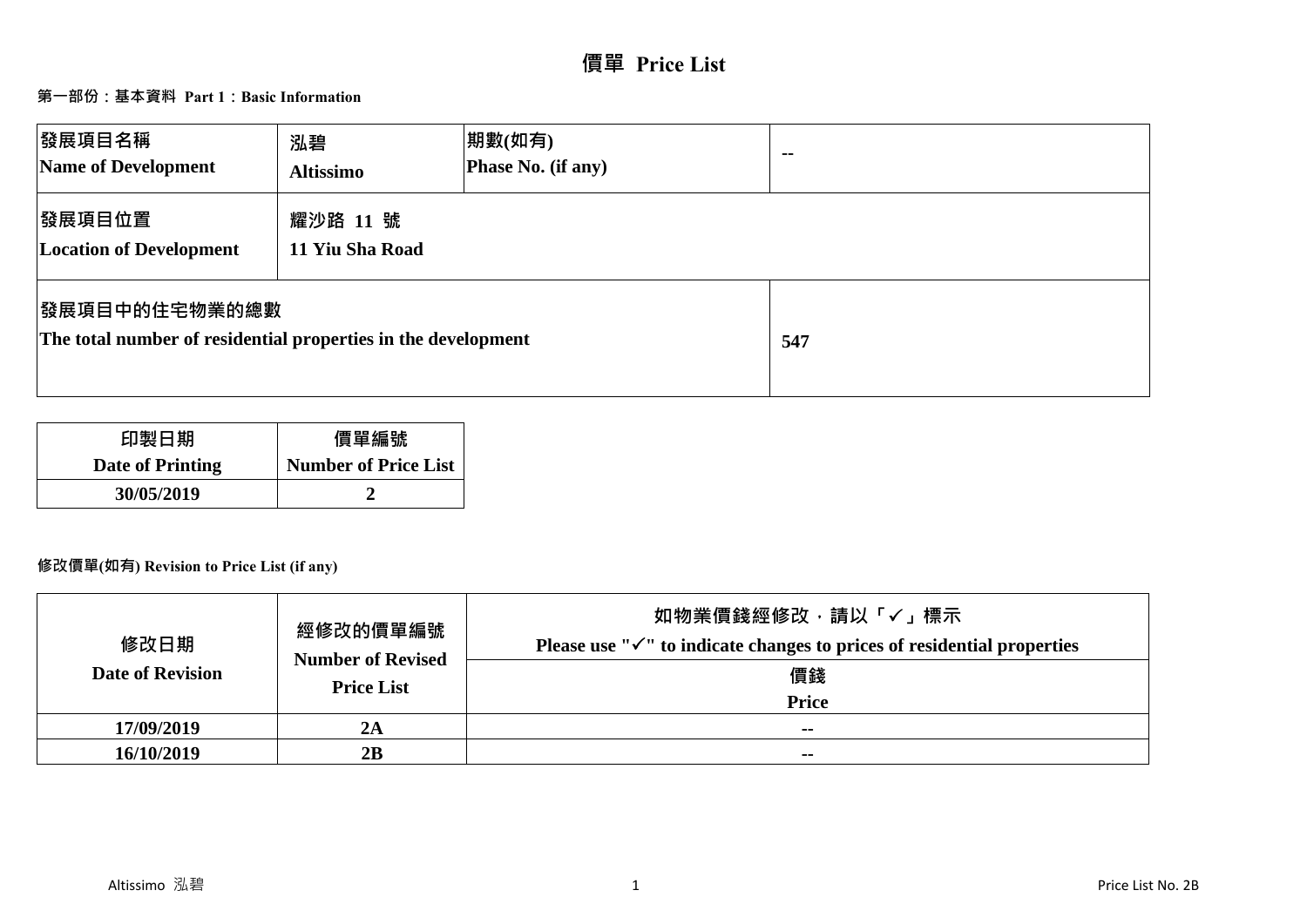# 第二部份:面積及售價資料 Part 2: Information on Area and Price

|                           | 物業的描述<br>Description of<br><b>Residential Property</b> |             | 實用面積<br>(包括露台, 工作平台及陽台 如有)<br>平方米(平方呎)                                                                | 售價(元)      | 實用面積<br>每平方米/呎售價<br>元·每平方米                                                     |                                            |                     |    | 其他指明項目的面積(不計算入實用面積)      | 平方米(平方呎)<br>sq. metre (sq. ft.) |                         |            | Area of other specified items (Not included in the Saleable Area) |               |            |
|---------------------------|--------------------------------------------------------|-------------|-------------------------------------------------------------------------------------------------------|------------|--------------------------------------------------------------------------------|--------------------------------------------|---------------------|----|--------------------------|---------------------------------|-------------------------|------------|-------------------------------------------------------------------|---------------|------------|
| 大廈<br>名稱<br>Block<br>Name | 樓層<br>Floor                                            | 單位<br>Unit  | Saleable Area<br>(including balcony, utility platform and<br>verandah, if any)<br>sq. metre (sq. ft.) | Price (\$) | (元·每平方呎)<br>Unit Rate of Saleable Area<br>\$ per sq. metre<br>$$$ per sq. ft.) | 空調機房<br>Air-<br>Conditioning<br>plant room | 窗台<br>Bay<br>window | 閣樓 | 平台<br>Cockloft Flat roof | 花園<br>Garden                    | 停車位<br>Parking<br>space | 天台<br>Roof | 梯屋<br>Stairhood                                                   | 前庭<br>Terrace | 庭院<br>Yard |
| T1                        |                                                        | D           | 48.293 (520)<br>露台 Balcony: 2.000 (22);<br>工作平台 Utility Platform: 1.500 (16)                          | 9,629,000  | 199, 387 (18,517)                                                              |                                            |                     |    |                          |                                 |                         |            |                                                                   |               |            |
| T1                        |                                                        | ${\bf E}$   | 46.810 (504)<br>露台 Balcony: 2.000 (22);<br>工作平台 Utility Platform: $0.000(0)$                          | 9,800,000  | 209,357 (19,444)                                                               |                                            |                     |    |                          |                                 |                         |            |                                                                   |               |            |
| T1                        | $\overline{2}$                                         | $\mathbf D$ | 48.293 (520)<br>露台 Balcony: 2.000 (22);<br>工作平台 Utility Platform: 1.500 (16)                          | 9,648,000  | 199,781 (18,554)                                                               |                                            |                     |    |                          |                                 |                         |            |                                                                   |               |            |
| T1                        | 2                                                      | E           | 46.810 (504)<br>露台 Balcony: 2.000 (22);<br>工作平台 Utility Platform: 0.000 (0)                           | 9,820,000  | 209,784 (19,484)                                                               |                                            |                     |    |                          |                                 |                         |            |                                                                   |               |            |
| T1                        | 3                                                      | D           | 48.293 (520)<br>露台 Balcony: 2.000 (22);<br>工作平台 Utility Platform: $1.500(16)$                         | 9,686,000  | 200,567 (18,627)                                                               |                                            |                     |    |                          |                                 |                         |            |                                                                   |               |            |
| T1                        | 3                                                      | Ε           | 46.810 (504)<br>露台 Balcony: 2.000 (22);<br>工作平台 Utility Platform: $0.000(0)$                          | 9,839,000  | 210,190 (19,522)                                                               |                                            |                     |    |                          |                                 |                         |            |                                                                   |               |            |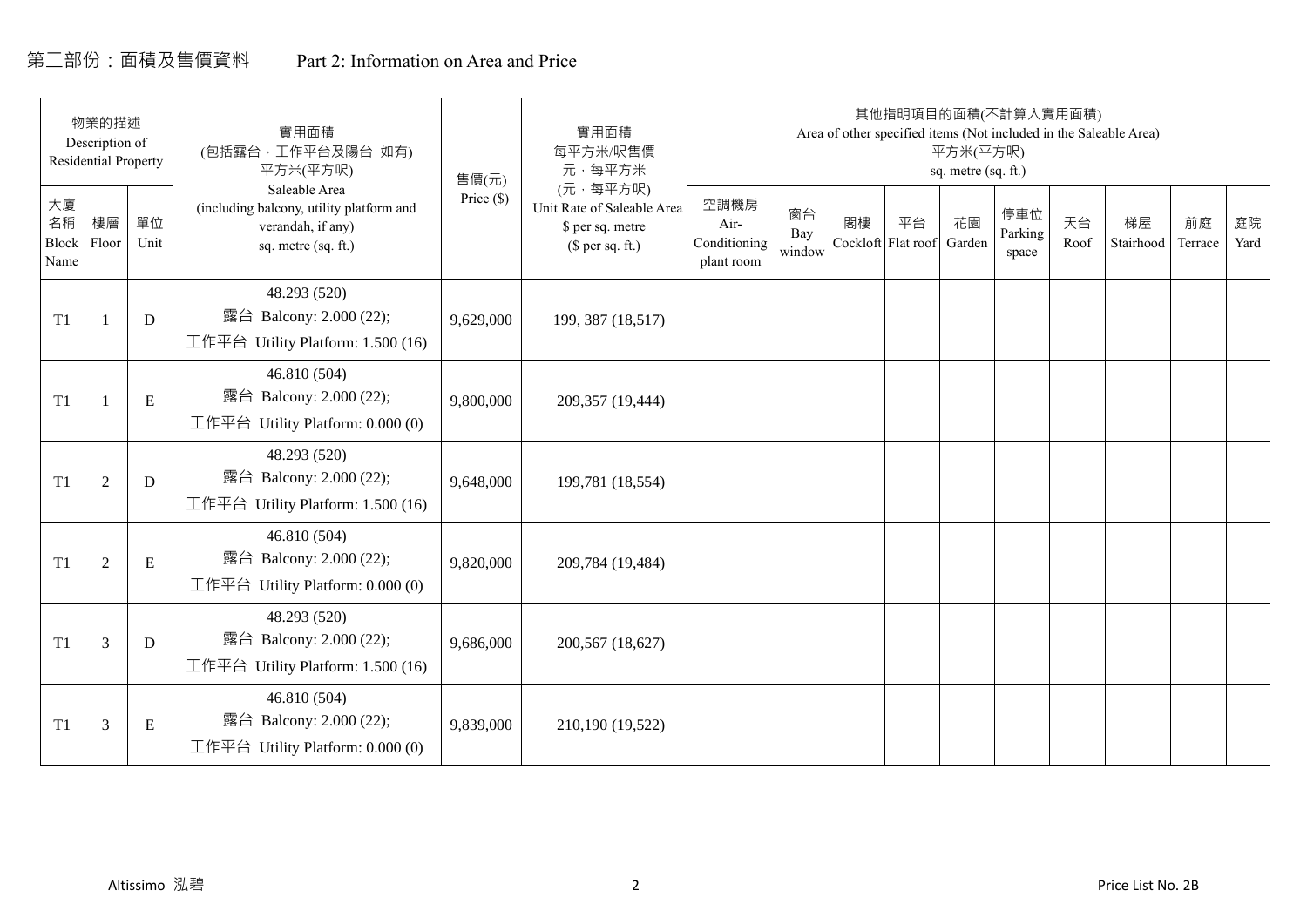|                           | 物業的描述<br>Description of<br><b>Residential Property</b> |            | 實用面積<br>(包括露台,工作平台及陽台 如有)<br>平方米(平方呎)                                                                 | 售價(元)        | 實用面積<br>每平方米/呎售價<br>元·每平方米                                                     |                                            |                     |    | 其他指明項目的面積(不計算入實用面積)      | 平方米(平方呎)<br>sq. metre (sq. ft.) |                         |            | Area of other specified items (Not included in the Saleable Area) |               |            |
|---------------------------|--------------------------------------------------------|------------|-------------------------------------------------------------------------------------------------------|--------------|--------------------------------------------------------------------------------|--------------------------------------------|---------------------|----|--------------------------|---------------------------------|-------------------------|------------|-------------------------------------------------------------------|---------------|------------|
| 大廈<br>名稱<br>Block<br>Name | 樓層<br>Floor                                            | 單位<br>Unit | Saleable Area<br>(including balcony, utility platform and<br>verandah, if any)<br>sq. metre (sq. ft.) | Price $(\$)$ | (元·每平方呎)<br>Unit Rate of Saleable Area<br>\$ per sq. metre<br>$$$ per sq. ft.) | 空調機房<br>Air-<br>Conditioning<br>plant room | 窗台<br>Bay<br>window | 閣樓 | 平台<br>Cockloft Flat roof | 花園<br>Garden                    | 停車位<br>Parking<br>space | 天台<br>Roof | 梯屋<br>Stairhood                                                   | 前庭<br>Terrace | 庭院<br>Yard |
| T <sub>1</sub>            | 5                                                      | D          | 48.293 (520)<br>露台 Balcony: 2.000 (22);<br>工作平台 Utility Platform: 1.500 (16)                          | 9,763,000    | 202,162 (18,775)                                                               |                                            |                     |    |                          |                                 |                         |            |                                                                   |               |            |
| T <sub>1</sub>            | 5                                                      | E          | 46.810 (504)<br>露台 Balcony: 2.000 (22);<br>工作平台 Utility Platform: 0.000 (0)                           | 9,858,000    | 210,596 (19,560)                                                               |                                            |                     |    |                          |                                 |                         |            |                                                                   |               |            |
| T <sub>1</sub>            | 6                                                      | D          | 48.293 (520)<br>露台 Balcony: 2.000 (22);<br>工作平台 Utility Platform: 1.500 (16)                          | 9,821,000    | 203,363 (18,887)                                                               |                                            |                     |    |                          |                                 |                         |            |                                                                   |               |            |
| T1                        | 6                                                      | ${\bf E}$  | 46.810 (504)<br>露台 Balcony: 2.000 (22);<br>工作平台 Utility Platform: 0.000 (0)                           | 9,898,000    | 211,451 (19,639)                                                               |                                            |                     |    |                          |                                 |                         |            |                                                                   |               |            |
| T <sub>1</sub>            | $\overline{7}$                                         | D          | 48.293 (520)<br>露台 Balcony: 2.000 (22);<br>工作平台 Utility Platform: 1.500 (16)                          | 10,148,000   | 210,134 (19,515)                                                               |                                            |                     |    |                          |                                 |                         |            |                                                                   |               |            |
| T <sub>1</sub>            | 8                                                      | D          | 48.293 (520)<br>露台 Balcony: 2.000 (22);<br>工作平台 Utility Platform: $1.500(16)$                         | 10,558,000   | 218,624 (20,304)                                                               |                                            |                     |    |                          |                                 |                         |            |                                                                   |               |            |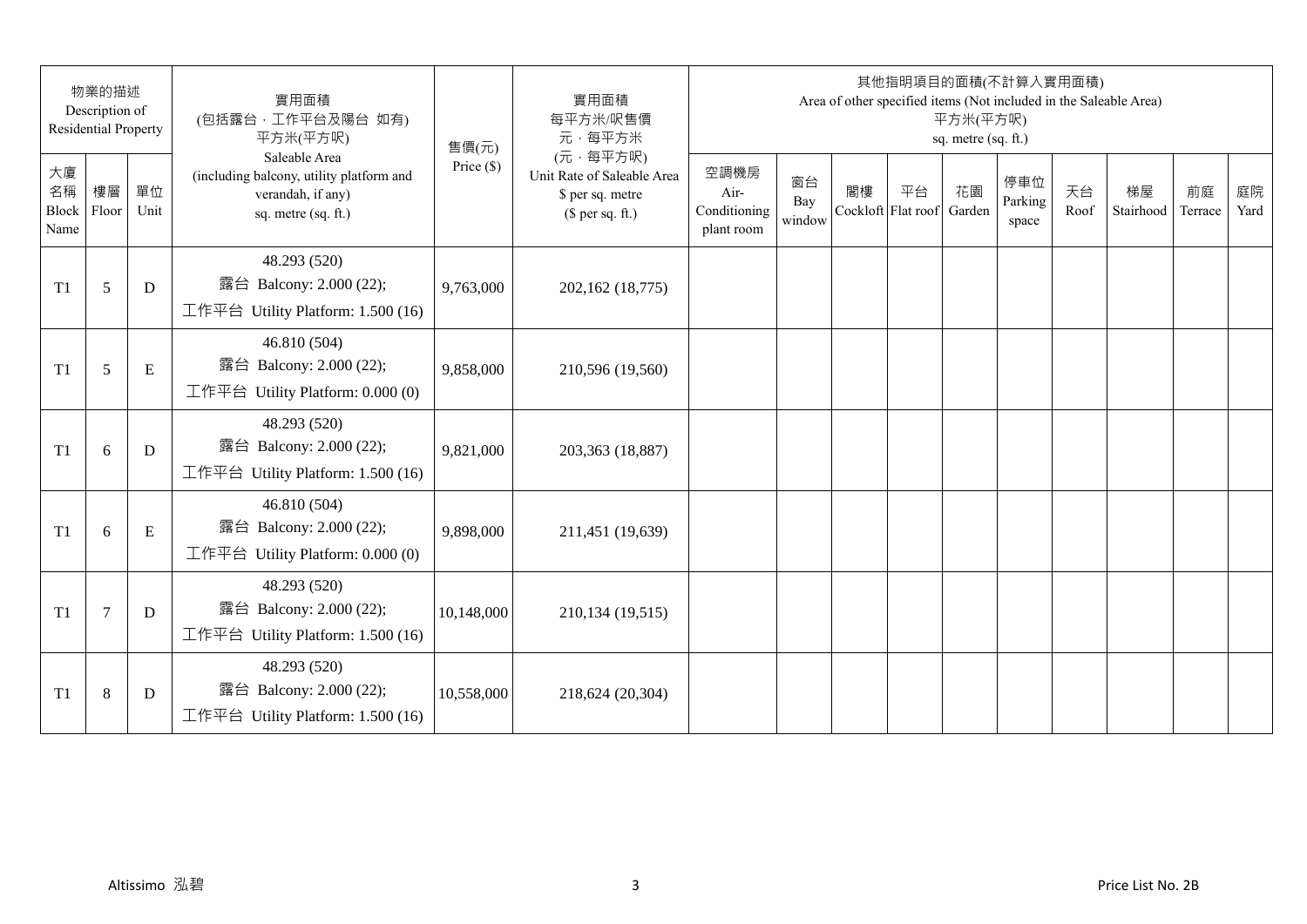|                           | 物業的描述<br>Description of<br><b>Residential Property</b> |            | 實用面積<br>(包括露台,工作平台及陽台 如有)<br>平方米(平方呎)                                                                 | 售價(元)        | 實用面積<br>每平方米/呎售價<br>元·每平方米                                                     |                                            |                     |    | 其他指明項目的面積(不計算入實用面積)      | 平方米(平方呎)<br>sq. metre (sq. ft.) |                         |            | Area of other specified items (Not included in the Saleable Area) |               |            |
|---------------------------|--------------------------------------------------------|------------|-------------------------------------------------------------------------------------------------------|--------------|--------------------------------------------------------------------------------|--------------------------------------------|---------------------|----|--------------------------|---------------------------------|-------------------------|------------|-------------------------------------------------------------------|---------------|------------|
| 大廈<br>名稱<br>Block<br>Name | 樓層<br>Floor                                            | 單位<br>Unit | Saleable Area<br>(including balcony, utility platform and<br>verandah, if any)<br>sq. metre (sq. ft.) | Price $(\$)$ | (元·每平方呎)<br>Unit Rate of Saleable Area<br>\$ per sq. metre<br>$$$ per sq. ft.) | 空調機房<br>Air-<br>Conditioning<br>plant room | 窗台<br>Bay<br>window | 閣樓 | 平台<br>Cockloft Flat roof | 花園<br>Garden                    | 停車位<br>Parking<br>space | 天台<br>Roof | 梯屋<br>Stairhood                                                   | 前庭<br>Terrace | 庭院<br>Yard |
| T <sub>1</sub>            | 8                                                      | E          | 46.810 (504)<br>露台 Balcony: 2.000 (22);<br>工作平台 Utility Platform: 0.000 (0)                           | 10,641,000   | 227,323 (21,113)                                                               |                                            |                     |    |                          |                                 |                         |            |                                                                   |               |            |
| T <sub>1</sub>            | 9                                                      | D          | 48.293 (520)<br>露台 Balcony: 2.000 (22);<br>工作平台 Utility Platform: 1.500 (16)                          | 10,558,000   | 218,624 (20,304)                                                               |                                            |                     |    |                          |                                 |                         |            |                                                                   |               |            |
| T <sub>1</sub>            | 10                                                     | D          | 48.293 (520)<br>露台 Balcony: 2.000 (22);<br>工作平台 Utility Platform: 1.500 (16)                          | 10,658,000   | 220,695 (20,496)                                                               |                                            |                     |    |                          |                                 |                         |            |                                                                   |               |            |
| T <sub>1</sub>            | 11                                                     | D          | 48.293 (520)<br>露台 Balcony: 2.000 (22);<br>工作平台 Utility Platform: 1.500 (16)                          | 10,708,000   | 221,730 (20,592)                                                               |                                            |                     |    |                          |                                 |                         |            |                                                                   |               |            |
| T1                        | 12                                                     | D          | 48.293 (520)<br>露台 Balcony: 2.000 (22);<br>工作平台 Utility Platform: 1.500 (16)                          | 10,968,000   | 227,114 (21,092)                                                               |                                            |                     |    |                          |                                 |                         |            |                                                                   |               |            |
| T <sub>1</sub>            | 15                                                     | D          | 48.293 (520)<br>露台 Balcony: 2.000 (22);<br>工作平台 Utility Platform: $1.500(16)$                         | 11,172,000   | 231,338 (21,485)                                                               |                                            |                     |    |                          |                                 |                         |            |                                                                   |               |            |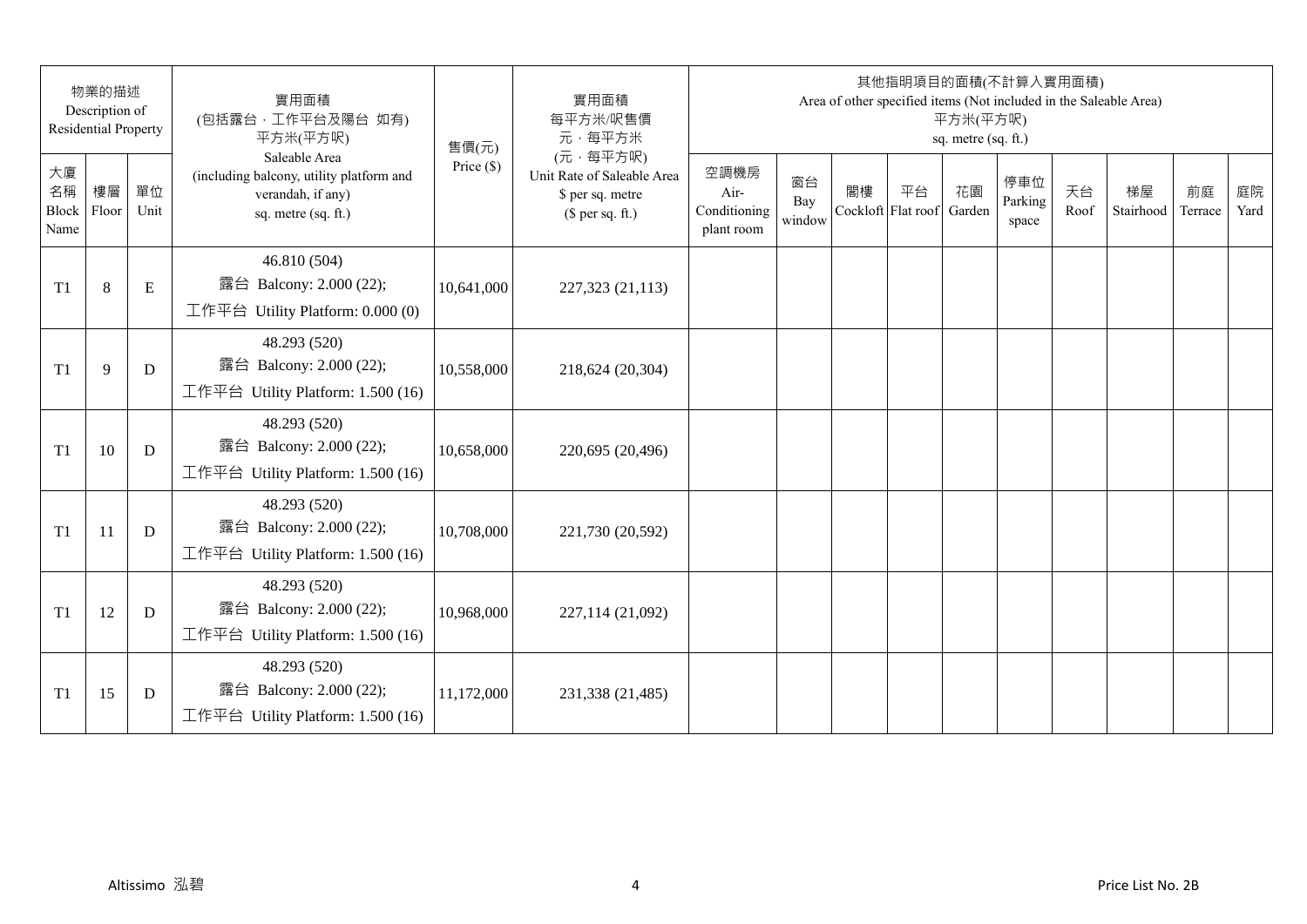|                           | 物業的描述<br>Description of<br><b>Residential Property</b> |              | 實用面積<br>(包括露台,工作平台及陽台 如有)<br>平方米(平方呎)                                                                 | 售價(元)        | 實用面積<br>每平方米/呎售價<br>元·每平方米                                                     |                                            |                     |    | 其他指明項目的面積(不計算入實用面積)<br>Area of other specified items (Not included in the Saleable Area) | 平方米(平方呎)<br>sq. metre (sq. ft.) |                         |            |                 |               |            |
|---------------------------|--------------------------------------------------------|--------------|-------------------------------------------------------------------------------------------------------|--------------|--------------------------------------------------------------------------------|--------------------------------------------|---------------------|----|------------------------------------------------------------------------------------------|---------------------------------|-------------------------|------------|-----------------|---------------|------------|
| 大廈<br>名稱<br>Block<br>Name | 樓層<br>Floor                                            | 單位<br>Unit   | Saleable Area<br>(including balcony, utility platform and<br>verandah, if any)<br>sq. metre (sq. ft.) | Price $(\$)$ | (元·每平方呎)<br>Unit Rate of Saleable Area<br>\$ per sq. metre<br>$$$ per sq. ft.) | 空調機房<br>Air-<br>Conditioning<br>plant room | 窗台<br>Bay<br>window | 閣樓 | 平台<br>Cockloft Flat roof                                                                 | 花園<br>Garden                    | 停車位<br>Parking<br>space | 天台<br>Roof | 梯屋<br>Stairhood | 前庭<br>Terrace | 庭院<br>Yard |
| T <sub>2</sub>            | $\mathbf{1}$                                           | $\mathbf{F}$ | 47.519 (511)<br>露台 Balcony: 2.000 (22);<br>工作平台 Utility Platform: 0.000 (0)                           | 9,348,000    | 196,721 (18,294)                                                               |                                            |                     |    |                                                                                          |                                 |                         |            |                 |               |            |
| T <sub>3</sub>            | $\overline{1}$                                         | B            | 46.276 (498)<br>露台 Balcony: 2.000 (22);<br>工作平台 Utility Platform: 1.500 (16)                          | 9,249,000    | 199,866 (18,572)                                                               |                                            |                     |    |                                                                                          |                                 |                         |            |                 |               |            |
| T <sub>3</sub>            | $\mathbf{1}$                                           | D            | 48.811 (525)<br>露台 Balcony: 2.000 (22);<br>工作平台 Utility Platform: 1.500 (16)                          | 9,321,000    | 190,961 (17,754)                                                               |                                            |                     |    | 4.609<br>(50)                                                                            |                                 |                         |            |                 |               |            |
| T <sub>3</sub>            | $\mathbf{1}$                                           | G            | 28.733 (309)<br>露台 Balcony: 2.000 (22);<br>工作平台 Utility Platform: 0.000 (0)                           | 6,685,000    | 232,659 (21,634)                                                               |                                            |                     |    |                                                                                          |                                 |                         |            |                 |               |            |
| T <sub>3</sub>            |                                                        | $\bf{J}$     | 45.158 (486)<br>露台 Balcony: 2.000 (22);<br>工作平台 Utility Platform: 1.500 (16)                          | 8,855,000    | 196,089 (18,220)                                                               |                                            |                     |    |                                                                                          |                                 |                         |            |                 |               |            |
| T <sub>3</sub>            | $\overline{1}$                                         | $\bf K$      | 48.074 (517)<br>露台 Balcony: 2.000 (22);<br>工作平台 Utility Platform: 1.500 (16)                          | 9,023,000    | 187,690 (17,453)                                                               |                                            |                     |    |                                                                                          |                                 |                         |            |                 |               |            |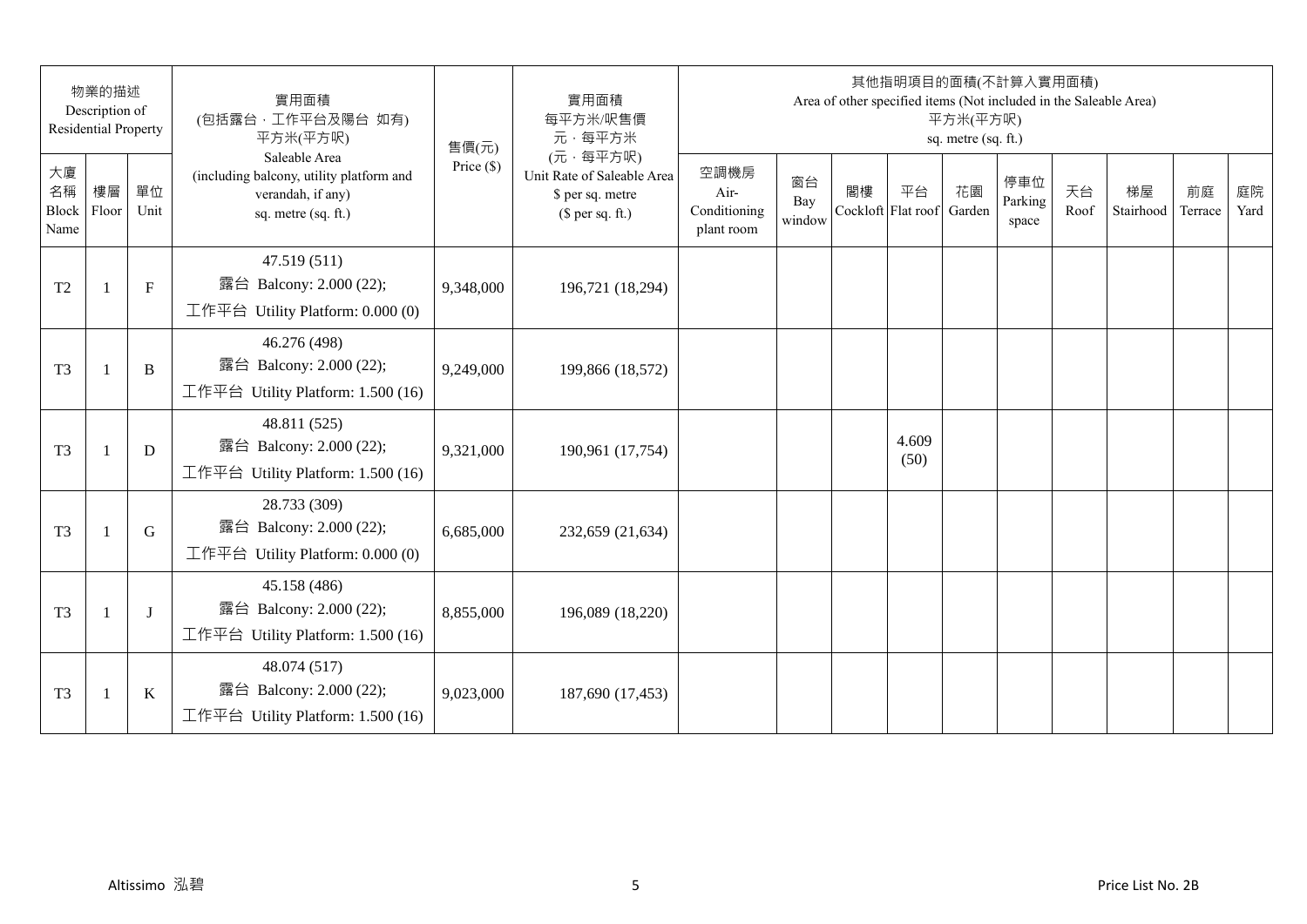|                           | 物業的描述<br>Description of<br><b>Residential Property</b> |              | 實用面積<br>(包括露台,工作平台及陽台 如有)<br>平方米(平方呎)                                                                 | 售價(元)        | 實用面積<br>每平方米/呎售價<br>元·每平方米                                                     |                                            |                     |    | 其他指明項目的面積(不計算入實用面積)      | 平方米(平方呎)<br>sq. metre (sq. ft.) |                         |            | Area of other specified items (Not included in the Saleable Area) |               |            |
|---------------------------|--------------------------------------------------------|--------------|-------------------------------------------------------------------------------------------------------|--------------|--------------------------------------------------------------------------------|--------------------------------------------|---------------------|----|--------------------------|---------------------------------|-------------------------|------------|-------------------------------------------------------------------|---------------|------------|
| 大廈<br>名稱<br>Block<br>Name | 樓層<br>Floor                                            | 單位<br>Unit   | Saleable Area<br>(including balcony, utility platform and<br>verandah, if any)<br>sq. metre (sq. ft.) | Price $(\$)$ | (元·每平方呎)<br>Unit Rate of Saleable Area<br>\$ per sq. metre<br>$$$ per sq. ft.) | 空調機房<br>Air-<br>Conditioning<br>plant room | 窗台<br>Bay<br>window | 閣樓 | 平台<br>Cockloft Flat roof | 花園<br>Garden                    | 停車位<br>Parking<br>space | 天台<br>Roof | 梯屋<br>Stairhood                                                   | 前庭<br>Terrace | 庭院<br>Yard |
| T <sub>3</sub>            | $\overline{2}$                                         | B            | 46.276 (498)<br>露台 Balcony: 2.000 (22);<br>工作平台 Utility Platform: 1.500 (16)                          | 9,269,000    | 200,298 (18,612)                                                               |                                            |                     |    |                          |                                 |                         |            |                                                                   |               |            |
| T <sub>3</sub>            | $\overline{2}$                                         | D            | 48.811 (525)<br>露台 Balcony: 2.000 (22);<br>工作平台 Utility Platform: 1.500 (16)                          | 9,387,000    | 192,313 (17,880)                                                               |                                            |                     |    |                          |                                 |                         |            |                                                                   |               |            |
| T <sub>3</sub>            | $\overline{2}$                                         | G            | 28.733 (309)<br>露台 Balcony: 2.000 (22);<br>工作平台 Utility Platform: $0.000(0)$                          | 6,696,000    | 233,042 (21,670)                                                               |                                            |                     |    |                          |                                 |                         |            |                                                                   |               |            |
| T <sub>3</sub>            | $\overline{2}$                                         | $\mathbf{I}$ | 45.158 (486)<br>露台 Balcony: 2.000 (22);<br>工作平台 Utility Platform: 1.500 (16)                          | 8,874,000    | 196,510 (18,259)                                                               |                                            |                     |    |                          |                                 |                         |            |                                                                   |               |            |
| T <sub>3</sub>            | 3                                                      | B            | 46.276 (498)<br>露台 Balcony: 2.000 (22);<br>工作平台 Utility Platform: 1.500 (16)                          | 9,286,000    | 200,666 (18,647)                                                               |                                            |                     |    |                          |                                 |                         |            |                                                                   |               |            |
| T <sub>3</sub>            | 3                                                      | D            | 48.811 (525)<br>露台 Balcony: 2.000 (22);<br>工作平台 Utility Platform: $1.500(16)$                         | 9,404,000    | 192,661 (17,912)                                                               |                                            |                     |    |                          |                                 |                         |            |                                                                   |               |            |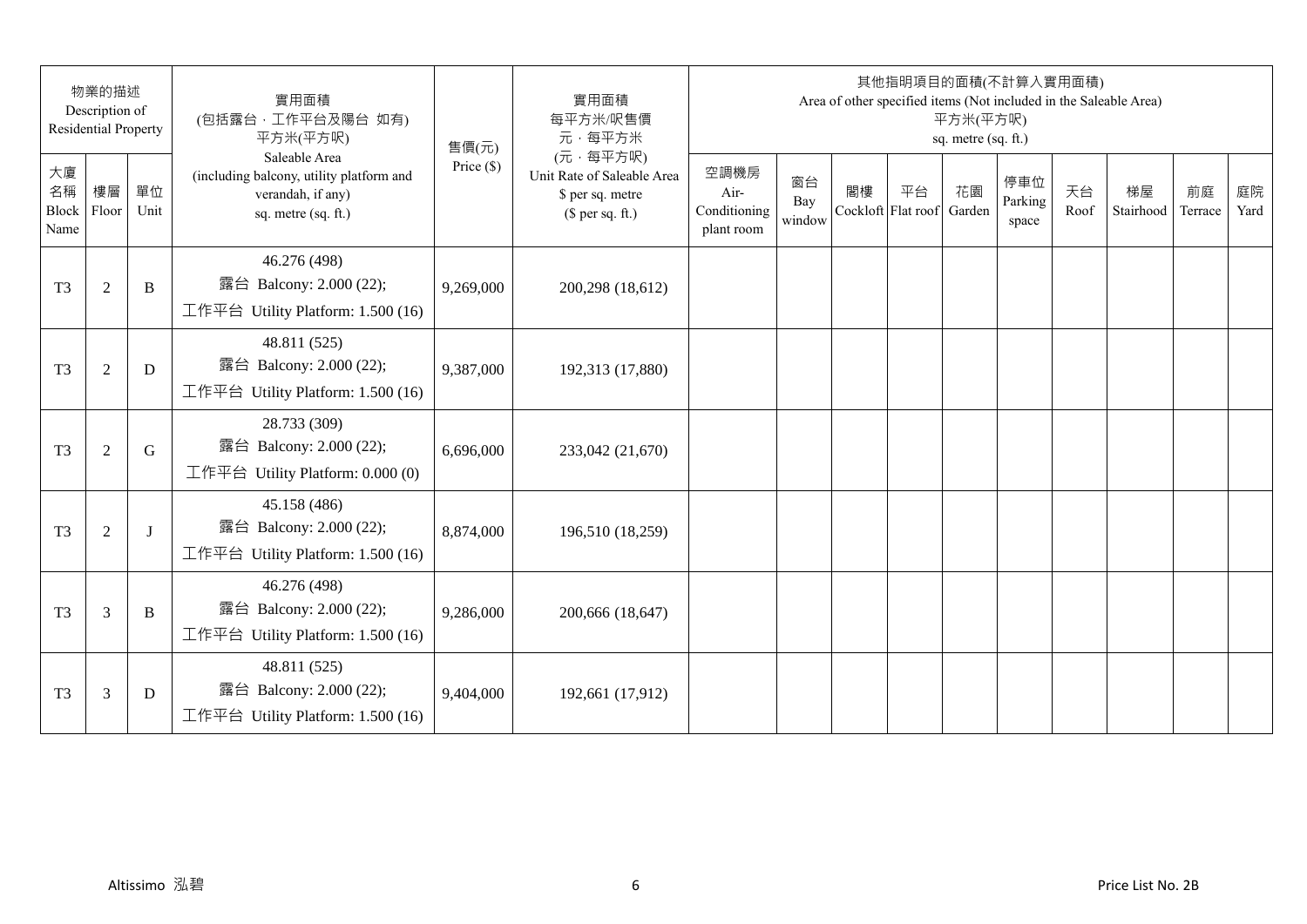|                           | 物業的描述<br>Description of<br><b>Residential Property</b> |            | 實用面積<br>(包括露台,工作平台及陽台 如有)<br>平方米(平方呎)                                                                 | 售價(元)        | 實用面積<br>每平方米/呎售價<br>元·每平方米                                                     |                                            |                     |    | 其他指明項目的面積(不計算入實用面積)      | 平方米(平方呎)<br>sq. metre (sq. ft.) |                         |            | Area of other specified items (Not included in the Saleable Area) |               |            |
|---------------------------|--------------------------------------------------------|------------|-------------------------------------------------------------------------------------------------------|--------------|--------------------------------------------------------------------------------|--------------------------------------------|---------------------|----|--------------------------|---------------------------------|-------------------------|------------|-------------------------------------------------------------------|---------------|------------|
| 大廈<br>名稱<br>Block<br>Name | 樓層<br>Floor                                            | 單位<br>Unit | Saleable Area<br>(including balcony, utility platform and<br>verandah, if any)<br>sq. metre (sq. ft.) | Price $(\$)$ | (元·每平方呎)<br>Unit Rate of Saleable Area<br>\$ per sq. metre<br>$$$ per sq. ft.) | 空調機房<br>Air-<br>Conditioning<br>plant room | 窗台<br>Bay<br>window | 閣樓 | 平台<br>Cockloft Flat roof | 花園<br>Garden                    | 停車位<br>Parking<br>space | 天台<br>Roof | 梯屋<br>Stairhood                                                   | 前庭<br>Terrace | 庭院<br>Yard |
| T <sub>3</sub>            | 3                                                      | G          | 28.733 (309)<br>露台 Balcony: 2.000 (22);<br>工作平台 Utility Platform: 0.000 (0)                           | 6,708,000    | 233,460 (21,709)                                                               |                                            |                     |    |                          |                                 |                         |            |                                                                   |               |            |
| T <sub>3</sub>            | $\overline{3}$                                         | J          | 45.158 (486)<br>露台 Balcony: 2.000 (22);<br>工作平台 Utility Platform: 1.500 (16)                          | 8,893,000    | 196,931 (18,298)                                                               |                                            |                     |    |                          |                                 |                         |            |                                                                   |               |            |
| T <sub>3</sub>            | 5                                                      | D          | 48.811 (525)<br>露台 Balcony: 2.000 (22);<br>工作平台 Utility Platform: 1.500 (16)                          | 9,539,000    | 195,427 (18,170)                                                               |                                            |                     |    |                          |                                 |                         |            |                                                                   |               |            |
| T <sub>3</sub>            | 5                                                      | G          | 28.733 (309)<br>露台 Balcony: 2.000 (22);<br>工作平台 Utility Platform: 0.000 (0)                           | 6,720,000    | 233,877 (21,748)                                                               |                                            |                     |    |                          |                                 |                         |            |                                                                   |               |            |
| T <sub>3</sub>            | 5                                                      | J          | 45.158 (486)<br>露台 Balcony: 2.000 (22);<br>工作平台 Utility Platform: 1.500 (16)                          | 8,908,000    | 197,263 (18,329)                                                               |                                            |                     |    |                          |                                 |                         |            |                                                                   |               |            |
| T <sub>3</sub>            | 6                                                      | D          | 48.811 (525)<br>露台 Balcony: 2.000 (22);<br>工作平台 Utility Platform: $1.500(16)$                         | 9,673,000    | 198,173 (18,425)                                                               |                                            |                     |    |                          |                                 |                         |            |                                                                   |               |            |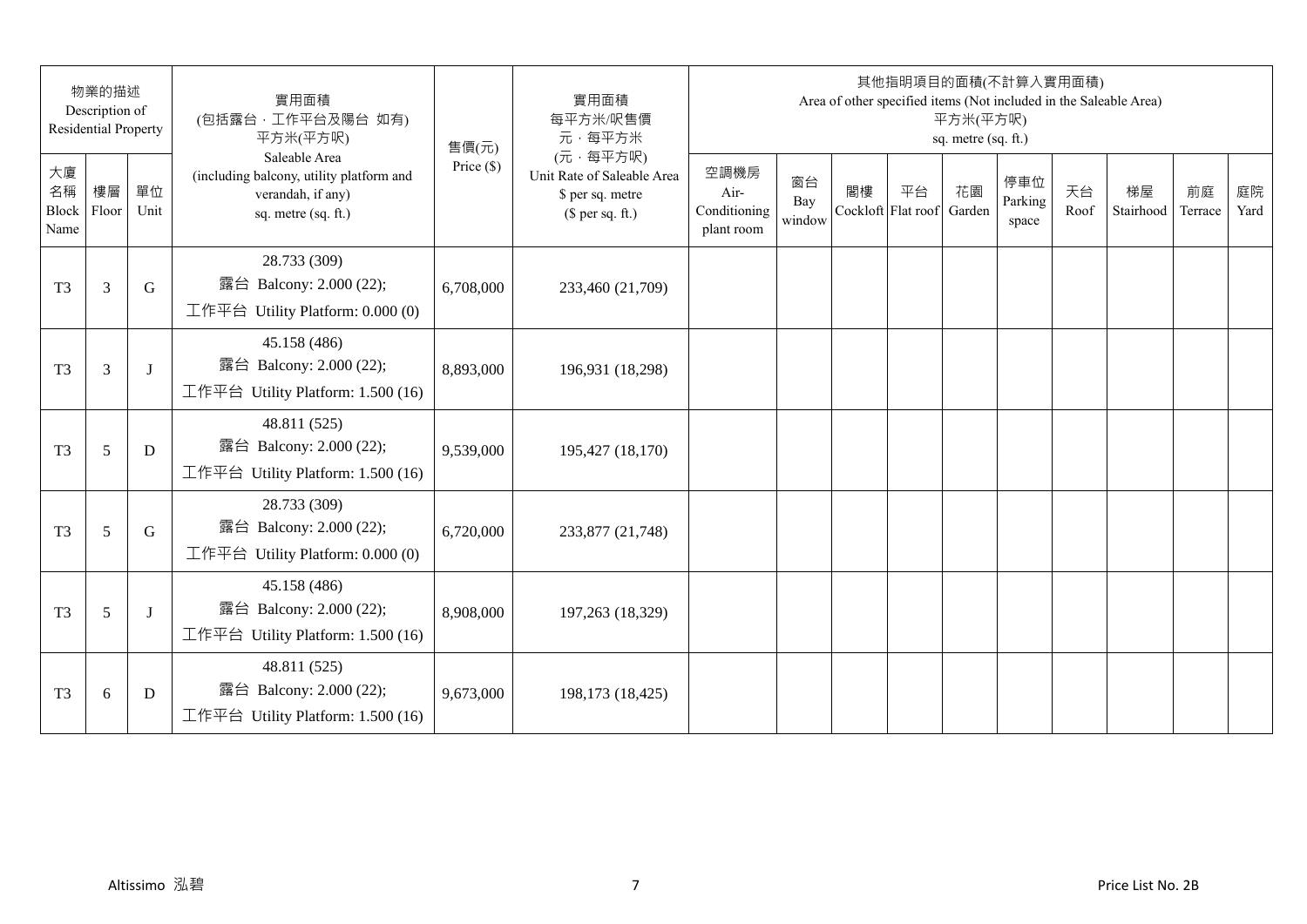|                                  | 物業的描述<br>Description of<br><b>Residential Property</b> |             | 實用面積<br>(包括露台,工作平台及陽台 如有)<br>平方米(平方呎)                                                                 | 售價(元)        | 實用面積<br>每平方米/呎售價<br>元·每平方米                                                     |                                            |                     |    | 其他指明項目的面積(不計算入實用面積)<br>Area of other specified items (Not included in the Saleable Area) | 平方米(平方呎)<br>sq. metre (sq. ft.) |                         |            |                 |               |            |
|----------------------------------|--------------------------------------------------------|-------------|-------------------------------------------------------------------------------------------------------|--------------|--------------------------------------------------------------------------------|--------------------------------------------|---------------------|----|------------------------------------------------------------------------------------------|---------------------------------|-------------------------|------------|-----------------|---------------|------------|
| 大廈<br>名稱<br><b>Block</b><br>Name | 樓層<br>Floor                                            | 單位<br>Unit  | Saleable Area<br>(including balcony, utility platform and<br>verandah, if any)<br>sq. metre (sq. ft.) | Price $(\$)$ | (元·每平方呎)<br>Unit Rate of Saleable Area<br>\$ per sq. metre<br>$$$ per sq. ft.) | 空調機房<br>Air-<br>Conditioning<br>plant room | 窗台<br>Bay<br>window | 閣樓 | 平台<br>Cockloft Flat roof                                                                 | 花園<br>Garden                    | 停車位<br>Parking<br>space | 天台<br>Roof | 梯屋<br>Stairhood | 前庭<br>Terrace | 庭院<br>Yard |
| T <sub>3</sub>                   | 6                                                      | G           | 28.733 (309)<br>露台 Balcony: 2.000 (22);<br>工作平台 Utility Platform: 0.000 (0)                           | 6,810,000    | 237,010 (22,039)                                                               |                                            |                     |    |                                                                                          |                                 |                         |            |                 |               |            |
| T <sub>3</sub>                   | 6                                                      | $\bf{J}$    | 45.158 (486)<br>露台 Balcony: 2.000 (22);<br>工作平台 Utility Platform: 1.500 (16)                          | 8,946,000    | 198, 104 (18, 407)                                                             |                                            |                     |    |                                                                                          |                                 |                         |            |                 |               |            |
| T <sub>3</sub>                   | $\overline{7}$                                         | D           | 48.811 (525)<br>露台 Balcony: 2.000 (22);<br>工作平台 Utility Platform: $1.500(16)$                         | 9,700,000    | 198,726 (18,476)                                                               |                                            |                     |    |                                                                                          |                                 |                         |            |                 |               |            |
| T <sub>3</sub>                   | $\overline{7}$                                         | $\mathbf G$ | 28.733 (309)<br>露台 Balcony: 2.000 (22);<br>工作平台 Utility Platform: 0.000 (0)                           | 6,818,000    | 237,288 (22,065)                                                               |                                            |                     |    |                                                                                          |                                 |                         |            |                 |               |            |
| T <sub>3</sub>                   | $\overline{7}$                                         | J           | 45.158 (486)<br>露台 Balcony: 2.000 (22);<br>工作平台 Utility Platform: 1.500 (16)                          | 9,065,000    | 200,740 (18,652)                                                               |                                            |                     |    |                                                                                          |                                 |                         |            |                 |               |            |
| T <sub>3</sub>                   | 8                                                      | G           | 28.733 (309)<br>露台 Balcony: 2.000 (22);<br>工作平台 Utility Platform: $0.000(0)$                          | 7,335,000    | 255,281 (23,738)                                                               |                                            |                     |    |                                                                                          |                                 |                         |            |                 |               |            |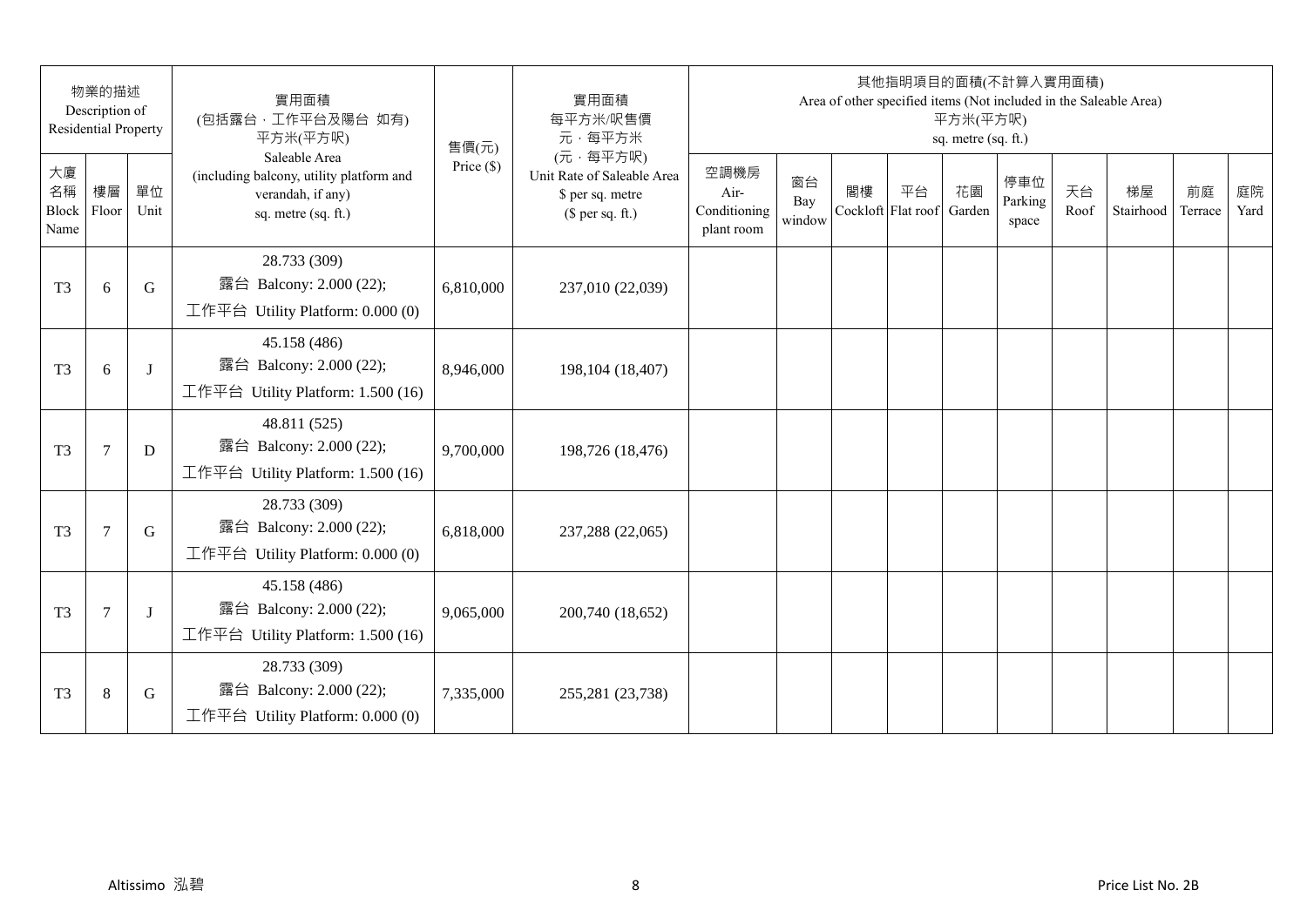|                           | 物業的描述<br>Description of<br><b>Residential Property</b> |              | 實用面積<br>(包括露台,工作平台及陽台 如有)<br>平方米(平方呎)                                                                 | 售價(元)        | 實用面積<br>每平方米/呎售價<br>元·每平方米                                                     |                                            |                     |    | 其他指明項目的面積(不計算入實用面積)      | 平方米(平方呎)<br>sq. metre (sq. ft.) |                         |            | Area of other specified items (Not included in the Saleable Area) |               |            |
|---------------------------|--------------------------------------------------------|--------------|-------------------------------------------------------------------------------------------------------|--------------|--------------------------------------------------------------------------------|--------------------------------------------|---------------------|----|--------------------------|---------------------------------|-------------------------|------------|-------------------------------------------------------------------|---------------|------------|
| 大廈<br>名稱<br>Block<br>Name | 樓層<br>Floor                                            | 單位<br>Unit   | Saleable Area<br>(including balcony, utility platform and<br>verandah, if any)<br>sq. metre (sq. ft.) | Price $(\$)$ | (元·每平方呎)<br>Unit Rate of Saleable Area<br>\$ per sq. metre<br>$$$ per sq. ft.) | 空調機房<br>Air-<br>Conditioning<br>plant room | 窗台<br>Bay<br>window | 閣樓 | 平台<br>Cockloft Flat roof | 花園<br>Garden                    | 停車位<br>Parking<br>space | 天台<br>Roof | 梯屋<br>Stairhood                                                   | 前庭<br>Terrace | 庭院<br>Yard |
| T <sub>3</sub>            | 8                                                      | H            | 44.867 (483)<br>露台 Balcony: 2.000 (22);<br>工作平台 Utility Platform: 1.500 (16)                          | 9,731,000    | 216,885 (20,147)                                                               |                                            |                     |    |                          |                                 |                         |            |                                                                   |               |            |
| T <sub>3</sub>            | 8                                                      | J            | 45.158 (486)<br>露台 Balcony: 2.000 (22);<br>工作平台 Utility Platform: 1.500 (16)                          | 9,199,000    | 203,707 (18,928)                                                               |                                            |                     |    |                          |                                 |                         |            |                                                                   |               |            |
| T <sub>3</sub>            | 9                                                      | G            | 28.733 (309)<br>露台 Balcony: 2.000 (22);<br>工作平台 Utility Platform: $0.000(0)$                          | 7,335,000    | 255,281 (23,738)                                                               |                                            |                     |    |                          |                                 |                         |            |                                                                   |               |            |
| T <sub>3</sub>            | 9                                                      | $\mathbf{I}$ | 45.158 (486)<br>露台 Balcony: 2.000 (22);<br>工作平台 Utility Platform: 1.500 (16)                          | 9,199,000    | 203,707 (18,928)                                                               |                                            |                     |    |                          |                                 |                         |            |                                                                   |               |            |
| T <sub>3</sub>            | 10                                                     | G            | 28.733 (309)<br>露台 Balcony: 2.000 (22);<br>工作平台 Utility Platform: $0.000(0)$                          | 7,413,000    | 257,996 (23,990)                                                               |                                            |                     |    |                          |                                 |                         |            |                                                                   |               |            |
| T <sub>3</sub>            | 10                                                     | J            | 45.158 (486)<br>露台 Balcony: 2.000 (22);<br>工作平台 Utility Platform: $1.500(16)$                         | 9,288,000    | 205,678 (19,111)                                                               |                                            |                     |    |                          |                                 |                         |            |                                                                   |               |            |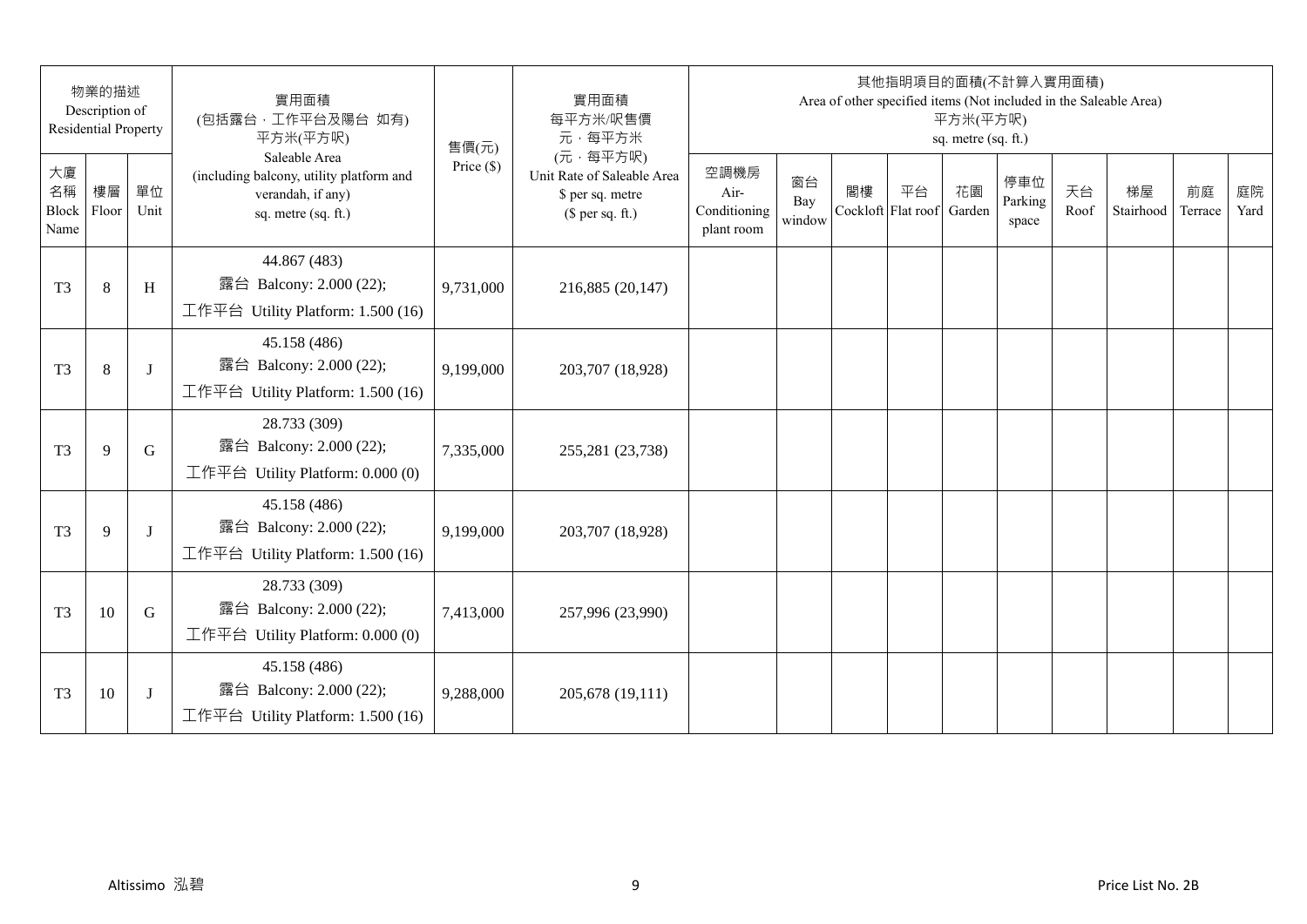|                           | 物業的描述<br>Description of<br><b>Residential Property</b> |              | 實用面積<br>(包括露台,工作平台及陽台 如有)<br>平方米(平方呎)                                                                 | 售價(元)        | 實用面積<br>每平方米/呎售價<br>元·每平方米                                                     |                                            |                     |    | 其他指明項目的面積(不計算入實用面積)      | 平方米(平方呎)<br>sq. metre (sq. ft.) |                         |            | Area of other specified items (Not included in the Saleable Area) |               |            |
|---------------------------|--------------------------------------------------------|--------------|-------------------------------------------------------------------------------------------------------|--------------|--------------------------------------------------------------------------------|--------------------------------------------|---------------------|----|--------------------------|---------------------------------|-------------------------|------------|-------------------------------------------------------------------|---------------|------------|
| 大廈<br>名稱<br>Block<br>Name | 樓層<br>Floor                                            | 單位<br>Unit   | Saleable Area<br>(including balcony, utility platform and<br>verandah, if any)<br>sq. metre (sq. ft.) | Price $(\$)$ | (元·每平方呎)<br>Unit Rate of Saleable Area<br>\$ per sq. metre<br>$$$ per sq. ft.) | 空調機房<br>Air-<br>Conditioning<br>plant room | 窗台<br>Bay<br>window | 閣樓 | 平台<br>Cockloft Flat roof | 花園<br>Garden                    | 停車位<br>Parking<br>space | 天台<br>Roof | 梯屋<br>Stairhood                                                   | 前庭<br>Terrace | 庭院<br>Yard |
| T <sub>3</sub>            | 11                                                     | G            | 28.733 (309)<br>露台 Balcony: 2.000 (22);<br>工作平台 Utility Platform: $0.000(0)$                          | 7,507,000    | 261,268 (24,294)                                                               |                                            |                     |    |                          |                                 |                         |            |                                                                   |               |            |
| T <sub>3</sub>            | 11                                                     | J            | 45.158 (486)<br>露台 Balcony: 2.000 (22);<br>工作平台 Utility Platform: 1.500 (16)                          | 9,422,000    | 208,645 (19,387)                                                               |                                            |                     |    |                          |                                 |                         |            |                                                                   |               |            |
| T <sub>3</sub>            | 12                                                     | G            | 28.733 (309)<br>露台 Balcony: 2.000 (22);<br>工作平台 Utility Platform: 0.000 (0)                           | 7,611,000    | 264,887 (24,631)                                                               |                                            |                     |    |                          |                                 |                         |            |                                                                   |               |            |
| T <sub>3</sub>            | 12                                                     | $\mathbf{I}$ | 45.158 (486)<br>露台 Balcony: 2.000 (22);<br>工作平台 Utility Platform: 1.500 (16)                          | 9,556,000    | 211,613 (19,663)                                                               |                                            |                     |    |                          |                                 |                         |            |                                                                   |               |            |
| T <sub>3</sub>            | 15                                                     | ${\bf E}$    | 28.805 (310)<br>露台 Balcony: 2.000 (22);<br>工作平台 Utility Platform: $0.000(0)$                          | 7,597,000    | 263,739 (24,506)                                                               |                                            |                     |    |                          |                                 |                         |            |                                                                   |               |            |
| T <sub>3</sub>            | 15                                                     | G            | 28.733 (309)<br>露台 Balcony: 2.000 (22);<br>工作平台 Utility Platform: $0.000(0)$                          | 7,748,000    | 269,655 (25,074)                                                               |                                            |                     |    |                          |                                 |                         |            |                                                                   |               |            |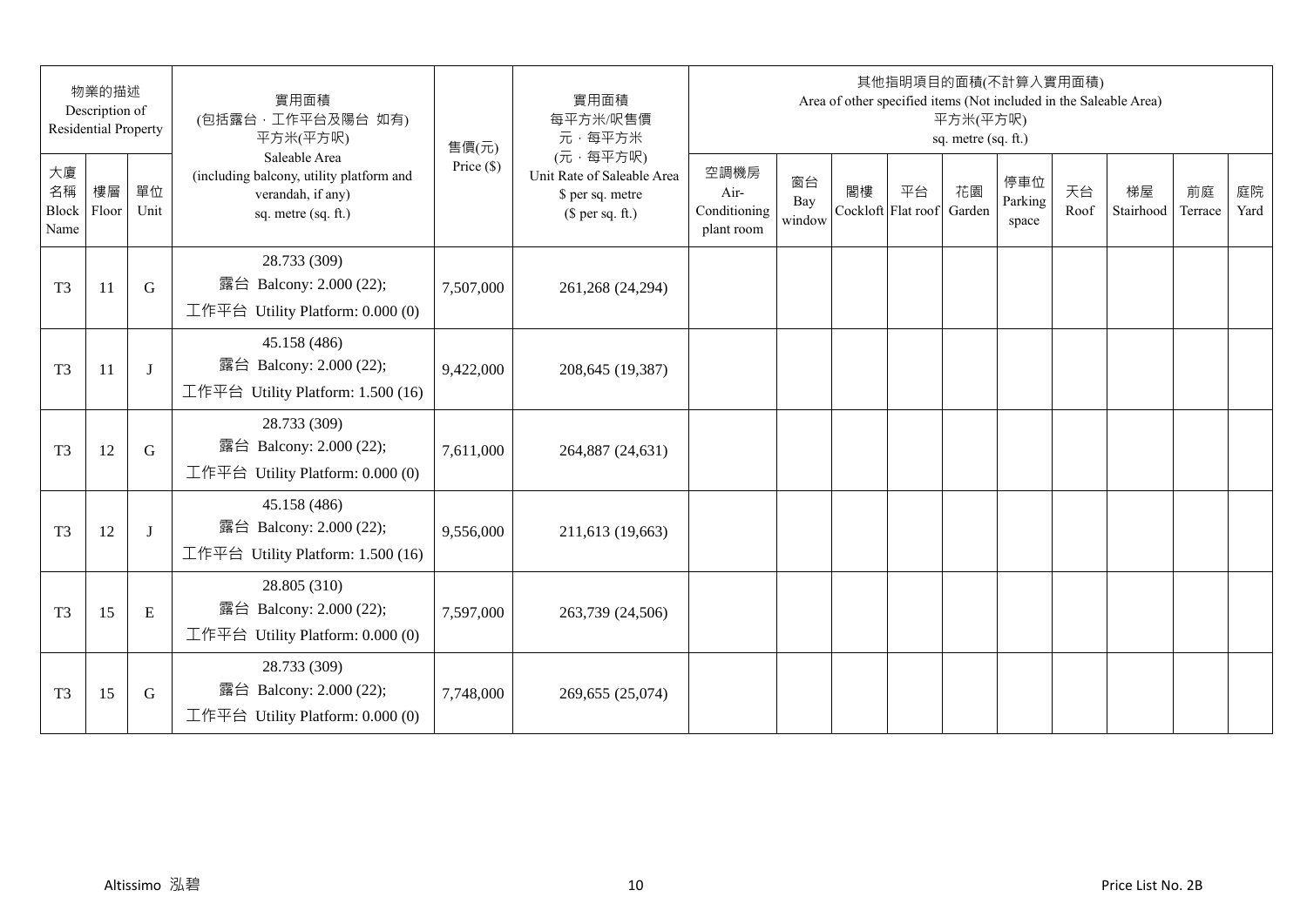| 物業的描述<br>Description of<br><b>Residential Property</b> |             |            | 實用面積<br>(包括露台,工作平台及陽台 如有)<br>平方米(平方呎)                                                                 | 售價(元)        | 實用面積<br>每平方米/呎售價<br>元·每平方米                                                     | 其他指明項目的面積(不計算入實用面積)<br>Area of other specified items (Not included in the Saleable Area)<br>平方米(平方呎)<br>sq. metre (sq. ft.) |                     |    |                          |              |                         |            |                 |               |            |
|--------------------------------------------------------|-------------|------------|-------------------------------------------------------------------------------------------------------|--------------|--------------------------------------------------------------------------------|-----------------------------------------------------------------------------------------------------------------------------|---------------------|----|--------------------------|--------------|-------------------------|------------|-----------------|---------------|------------|
| 大廈<br>名稱<br>Block<br>Name                              | 樓層<br>Floor | 單位<br>Unit | Saleable Area<br>(including balcony, utility platform and<br>verandah, if any)<br>sq. metre (sq. ft.) | Price $(\$)$ | (元·每平方呎)<br>Unit Rate of Saleable Area<br>\$ per sq. metre<br>$$$ per sq. ft.) | 空調機房<br>Air-<br>Conditioning<br>plant room                                                                                  | 窗台<br>Bay<br>window | 閣樓 | 平台<br>Cockloft Flat roof | 花園<br>Garden | 停車位<br>Parking<br>space | 天台<br>Roof | 梯屋<br>Stairhood | 前庭<br>Terrace | 庭院<br>Yard |
| T <sub>3</sub>                                         | 15          | J          | 45.158 (486)<br>露台 Balcony: 2.000 (22);<br>工作平台 Utility Platform: 1.500 (16)                          | 9,733,000    | 215,532 (20,027)                                                               |                                                                                                                             |                     |    |                          |              |                         |            |                 |               |            |
| T <sub>3</sub>                                         | 16          | E          | 28.805 (310)<br>露台 Balcony: 2.000 (22);<br>工作平台 Utility Platform: 0.000 (0)                           | 7,737,000    | 268,599 (24,958)                                                               |                                                                                                                             |                     |    |                          |              |                         |            |                 |               |            |
| T <sub>3</sub>                                         | 16          | G          | 28.733 (309)<br>露台 Balcony: 2.000 (22);<br>工作平台 Utility Platform: $0.000(0)$                          | 7,886,000    | 274,458 (25,521)                                                               |                                                                                                                             |                     |    |                          |              |                         |            |                 |               |            |
| T <sub>3</sub>                                         | 16          | H          | 44.867 (483)<br>露台 Balcony: 2.000 (22);<br>工作平台 Utility Platform: 1.500 (16)                          | 10,488,000   | 233,758 (21,714)                                                               |                                                                                                                             |                     |    |                          |              |                         |            |                 |               |            |
| T <sub>3</sub>                                         | 16          | J          | 45.158 (486)<br>露台 Balcony: 2.000 (22);<br>工作平台 Utility Platform: 1.500 (16)                          | 9,914,000    | 219,540 (20,399)                                                               |                                                                                                                             |                     |    |                          |              |                         |            |                 |               |            |
| T <sub>3</sub>                                         | 16          | L          | 44.887 (483)<br>露台 Balcony: 2.000 (22);<br>工作平台 Utility Platform: $1.500(16)$                         | 9,894,000    | 220,420 (20,484)                                                               |                                                                                                                             |                     |    |                          |              |                         |            |                 |               |            |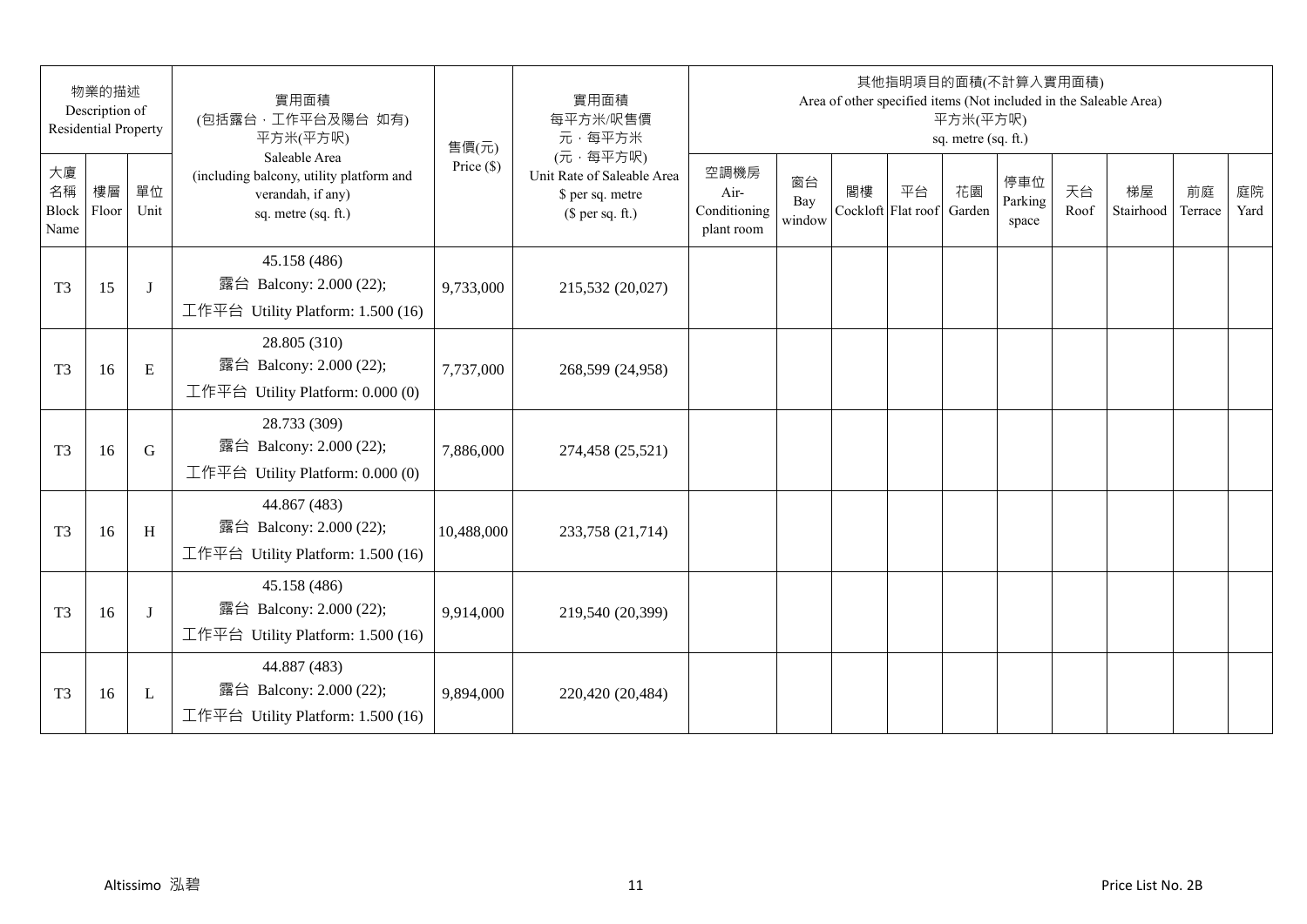| 物業的描述<br>Description of<br><b>Residential Property</b> |                |              | 實用面積<br>(包括露台,工作平台及陽台 如有)<br>平方米(平方呎)                                                                 | 售價(元)        | 實用面積<br>每平方米/呎售價<br>元·每平方米                                                     | 其他指明項目的面積(不計算入實用面積)<br>Area of other specified items (Not included in the Saleable Area)<br>平方米(平方呎)<br>sq. metre (sq. ft.) |                     |                          |               |              |                         |            |                 |               |            |  |
|--------------------------------------------------------|----------------|--------------|-------------------------------------------------------------------------------------------------------|--------------|--------------------------------------------------------------------------------|-----------------------------------------------------------------------------------------------------------------------------|---------------------|--------------------------|---------------|--------------|-------------------------|------------|-----------------|---------------|------------|--|
| 大廈<br>名稱<br>Block<br>Name                              | 樓層<br>Floor    | 單位<br>Unit   | Saleable Area<br>(including balcony, utility platform and<br>verandah, if any)<br>sq. metre (sq. ft.) | Price $(\$)$ | (元·每平方呎)<br>Unit Rate of Saleable Area<br>\$ per sq. metre<br>$$$ per sq. ft.) | 空調機房<br>Air-<br>Conditioning<br>plant room                                                                                  | 窗台<br>Bay<br>window | 閣樓<br>Cockloft Flat roof | 平台            | 花園<br>Garden | 停車位<br>Parking<br>space | 天台<br>Roof | 梯屋<br>Stairhood | 前庭<br>Terrace | 庭院<br>Yard |  |
| T <sub>5</sub>                                         |                | $\lceil$     | 48.593 (523)<br>露台 Balcony: 2.000 (22);<br>工作平台 Utility Platform: $0.000(0)$                          | 9,808,000    | 201,840 (18,753)                                                               |                                                                                                                             |                     |                          | 5.699<br>(61) |              |                         |            |                 |               |            |  |
| T <sub>5</sub>                                         | $\overline{7}$ | $\mathbf{F}$ | 28.578 (308)<br>露台 Balcony: 2.000 (22);<br>工作平台 Utility Platform: 0.000 (0)                           | 7,680,000    | 268,738 (24,935)                                                               |                                                                                                                             |                     |                          |               |              |                         |            |                 |               |            |  |
| T <sub>5</sub>                                         | 8              | $\mathbf{F}$ | 28.578 (308)<br>露台 Balcony: 2.000 (22);<br>工作平台 Utility Platform: $0.000(0)$                          | 7,785,000    | 272,412 (25,276)                                                               |                                                                                                                             |                     |                          |               |              |                         |            |                 |               |            |  |
| T <sub>5</sub>                                         | 12             | $\mathbf F$  | 28.578 (308)<br>露台 Balcony: 2.000 (22);<br>工作平台 Utility Platform: $0.000(0)$                          | 8,061,000    | 282,070 (26,172)                                                               |                                                                                                                             |                     |                          |               |              |                         |            |                 |               |            |  |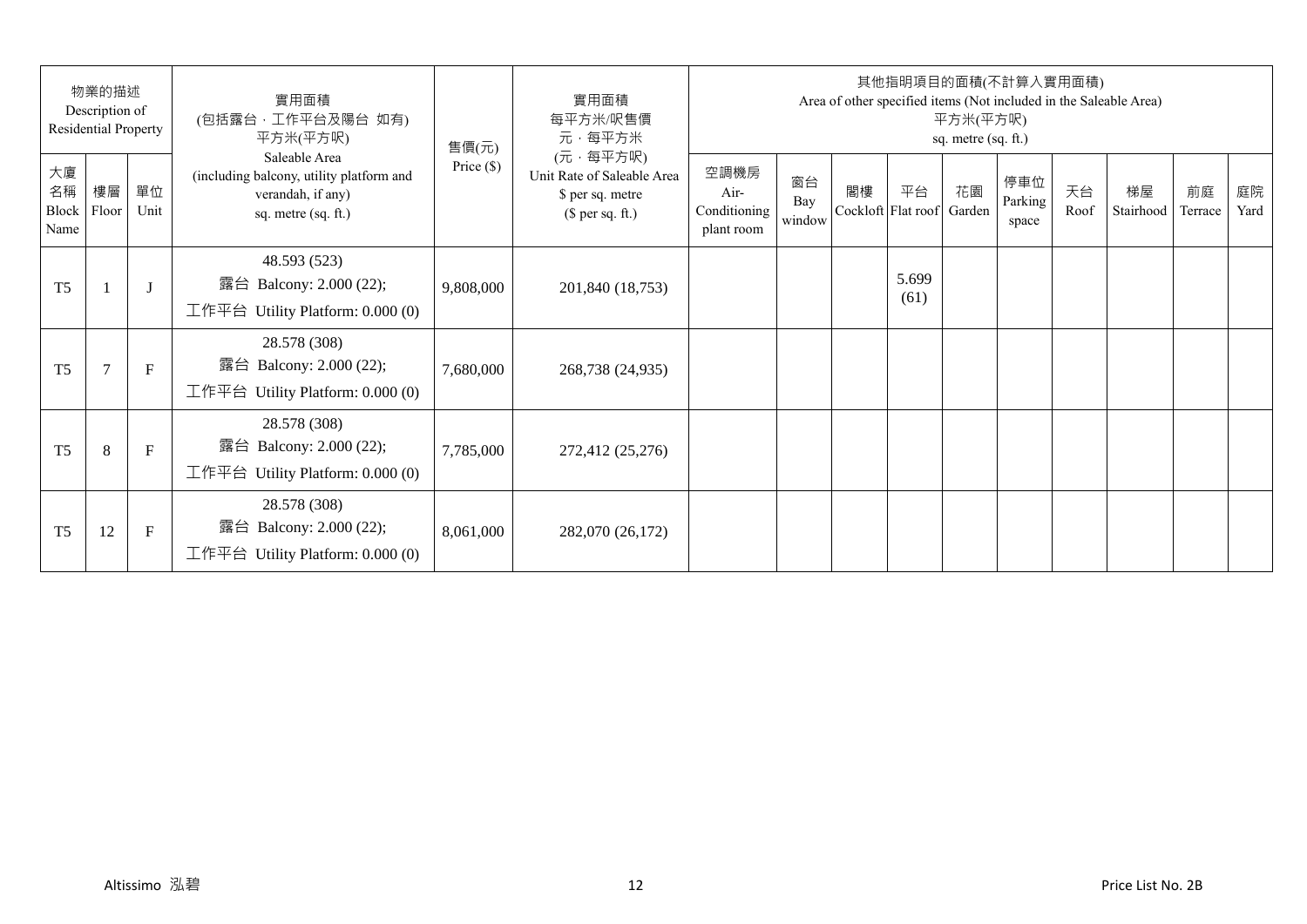### **第三部份:其他資料 Part 3: Other Information**

#### (1) 準買家應參閱發展項目的售樓說明書,以了解該項目的資料。 Prospective purchasers are advised to refer to the sales brochure for the development for information on the development.

#### $(2)$  根據《一手住宅物業銷售條例》第 52(1)條及第 53(2)及(3)條,

According to sections 52(1) and 53(2) and (3) of the Residential Properties (First-hand Sales) Ordinance, –

#### 第 52(1) 條 / Section 52(1)

在某人就指明住宅物業與擁有人訂立臨時買賣合約時,該人須向擁有人支付售價的 5%的臨時訂金。

A preliminary deposit of 5% of the purchase price is payable by a person to the owner on entering into a preliminary agreement for sale and purchase in respect of the specified residential property with the owner.

#### 第 53(2) 條 / Section 53(2)

如某人於某日期訂立臨時買賣合約,並於該日期後的 5 個工作日內,就有關住宅物業簽立買賣合約,則擁有人必須在該日期後的 8 個工作日內,簽立該買賣合約。 If a person executes an agreement for sale and purchase in respect of the residential property within 5 working days after the date on which the person enters into the preliminary agreement for sale and purchase, the owner must execute the agreement for sale and purchase within 8 working days after that date.

#### 第 53(3) 條 / Section 53(3)

如某人於某日期訂立臨時買賣合約時,但沒有於該日期後的 5 個工作日內,就有關住宅物業簽立買賣合約,則 – (i) 該臨時合約即告終止;(ii) 有關的臨時訂金即予沒收;及 (iii) 擁 有人不得就該人沒有簽立買賣合約而針對該人提出進一步申索。

If a person does not execute an agreement for sale and purchase in respect of the residential property within 5 working days after the date on which the person enters into the preliminary agreement for sale and purchase-

(i) the preliminary agreement is terminated; (ii) the preliminary deposit is forfeited; and (iii) the owner does not have any further claim against the person for the failure.

### (3) 實用面積及屬該住宅物業其他指明項目的面積是按《一手住宅物業銷售條例》第 8 條及附表二第 2 部的計算得出的。

The saleable area and area of other specified items of the residential property are calculated in accordance with section 8 and Part 2 of Schedule 2 to the Residential Properties(First-hand Sales) Ordinance.

- 
- (4) (i) 註:在第(4)段中: (a) 「售價」指本價單第二部份中所列之住宅物業的售價,而「成交金額」指將於臨時合約中訂明的住宅物業的實際售價。因應不同支付條款 及/或折扣按售價計算得出之價目,皆以進位到最接近的千位數作為成交金額。
	- (b) 「工作日」按《一手住宅物業銷售條例》第 2(1)條所定義。
	- (c) 「臨時合約」指臨時買賣合約。
	- (d) 「正式合約」指正式買賣合約。

Note: In paragraph (4): (a)

- "price" means the price of the residential property set out in Part 2 of this price list, and "transaction price" means the actual price of the residential property to be set out in PASP. The price obtained after applying the relevant terms of payment and/or applicable discount(s) on the price will be rounded up to the nearest thousand to determine the transaction price.
	- (b) "working day" shall be as defined in section 2(1) of the Residential Properties (First-hand Sales) Ordinance.
	- $(c)$ "PASP" means the Preliminary Agreement for Sale and Purchase.
	- (d) "ASP" means the Agreement for Sale and Purchase.

於簽署臨時合約時,買方須繳付相等於成交金額的 5%作為臨時訂金,請帶備港幣\$100,000 銀行本票以支付部份臨時訂金,抬頭請寫「的近律師行」或"Deacons"。請另備支 票以繳付臨時訂金之餘額。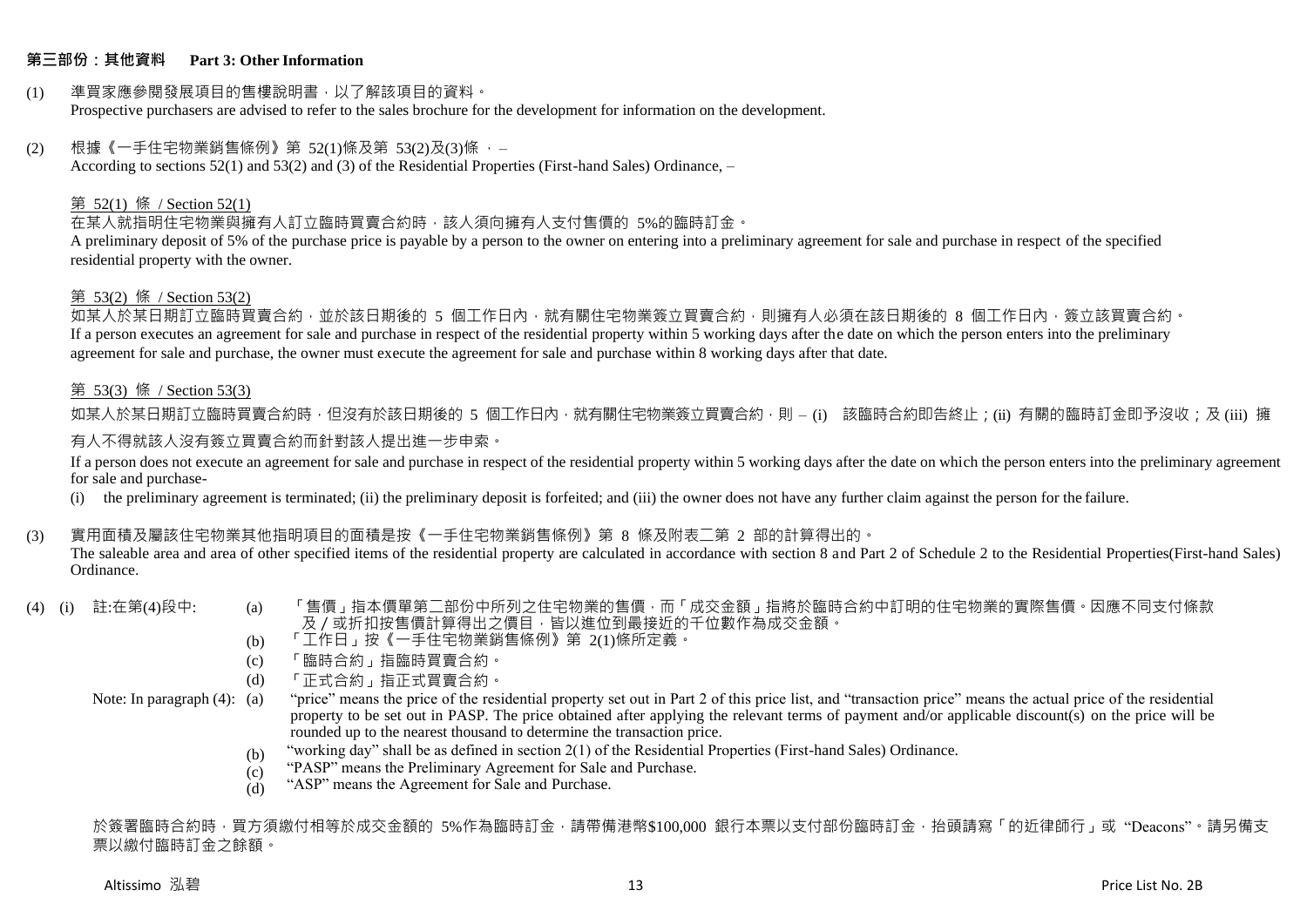The purchasers shall pay the preliminary deposit equivalent to 5% of the transaction price upon signing of the PASP. Please bring along a cashiers' order of HK\$100,000 made payable to "Deacons" for payment of part of the preliminary deposit. Please also bring along a cheque for payment of the balance of the preliminary deposit.

# **支付條款**

**Terms of Payment**

## (A) 120 天現金優惠付款計劃 120-day Cash Payment Plan (照售價減 10%) (10% discount from the price)

- (1) 買方須於簽署臨時合約時繳付相等於成交金額 5%作為臨時訂金。買方須於簽署臨時合約後 5 個工作日內簽署正式合約。 The purchaser shall pay the preliminary deposit equivalent to 5% of the transaction price upon signing of the PASP. The ASP shall be signed by the purchaser within 5 working days after signing of the PASP.
- (2) 買方簽署臨時合約後 30 天內再付成交金額 5%作為加付訂金。 A further 5% of the transaction price being further deposit shall be paid by the purchaser within 30 days after signing of the PASP.
- (3) 成交金額90%即成交金額餘款於買方簽署臨時合約後120 天內或於賣方就其有能力將有關住宅物業有效地轉讓予買方一事向買方發出書面通知的日期後的14 日內由 買方付清,以較早者為準。

90% of the transaction price being balance of the transaction price shall be paid by the purchaser within 120 days after signing of the PASP or within 14 days after the date of written notification to the purchaser that the vendor is in a position validly to assign the relevant residential property to the purchaser, whichever is earlier.

## (A1) 288 天輕鬆付款計劃 288-day Easy Payment Plan (照售價減 7%) (7% discount from the price)

- (1) 買方須於簽署臨時合約時繳付相等於成交金額 5%作為臨時訂金。買方須於簽署臨時合約後 5 個工作日內簽署正式合約。 The purchaser shall pay the preliminary deposit equivalent to 5% of the transaction price upon signing of the PASP. The ASP shall be signed by the purchaser within 5 working days after signing of the PASP.
- (2) 買方簽署臨時合約後 60 天內再付成交金額 5%作為部份成交金額。 A further 5% of the transaction price being part payment of the transaction price shall be paid by the purchaser within 60 days after signing of the PASP.
- (3) 買方簽署臨時合約後 90 天內再付成交金額 5%作為部份成交金額。

A further 5% of the transaction price being part payment of the transaction price shall be paid by the purchaser within 90 days after signing of the PASP.

(4) 成交金額 85%即成交金額餘款於於買方簽署臨時合約後 288 天內或於賣方就其有能力將有關住宅物業有效地轉讓予買方一事向買方發出通知的日期後的 14 日內由 買方付清,以較早者為準。

85% of the transaction price being balance of the transaction price shall be paid by the purchaser within 288 days after signing of the PASP or within 14 days after the date of notification to the purchaser that the vendor is in a position validly to assign the relevant residential property to the purchaser, whichever is earlier.

(A2) (並無此編號之支付條款)

( No Terms of Payment of such numbering)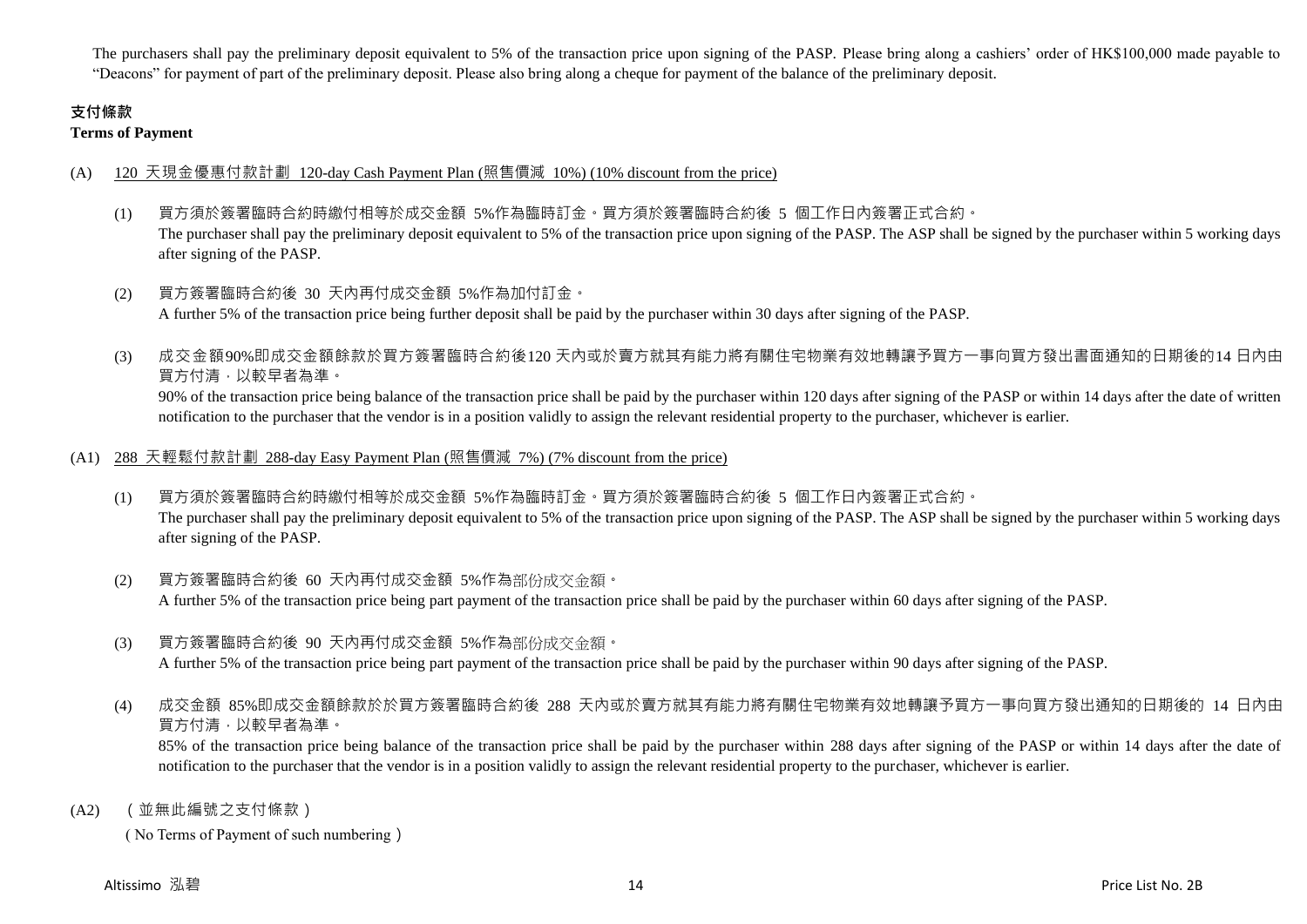### (A3) 180 天卓越按揭付款計劃 180-day Premium Mortgage Payment Plan (照售價減 6%) (6% discount from the price)

- (1) 買方須於簽署臨時合約時繳付相等於成交金額 5%作為臨時訂金。買方須於簽署臨時合約後 5 個工作日內簽署正式合約。 The purchaser shall pay the preliminary deposit equivalent to 5% of the transaction price upon signing of the PASP. The ASP shall be signed by the purchaser within 5 working days after signing of the PASP.
- (2) 買方簽署臨時合約後 30 天內再付成交金額 5%作為加付訂金。 A further 5% of the transaction price being further deposit shall be paid by the purchaser within 30 days after signing of the PASP.
- (3) 成交金額90%即成交金額餘款於買方簽署臨時合約後180 天內或於賣方就其有能力將有關住宅物業有效地轉讓予買方一事向買方發出書面通知的日期後的14 日內由 買方付清,以較早者為準。

90% of the transaction price being balance of the transaction price shall be paid by the purchaser within 180 days after signing of the PASP or within 14 days after the date of written notification to the purchaser that the vendor is in a position validly to assign the relevant residential property to the purchaser, whichever is earlier.

## **本付款計劃提供「成交金額 75%第一按揭」安排,該安排詳情見第 (4)(iii)(b)段。**

# **The arrangements of "First Mortgage for 75% of the transaction price" will be provided under this payment plan. Please see paragraph (4)(iii)(b) for the details of that arrangement.**

### (A4) 180 天現金優惠付款計劃 180-day Cash Payment Payment Plan (照售價減 9%) (9% discount from the price)

- (1) 買方須於簽署臨時合約時繳付相等於成交金額 5%作為臨時訂金。買方須於簽署臨時合約後 5 個工作日內簽署正式合約。 The purchaser shall pay the preliminary deposit equivalent to 5% of the transaction price upon signing of the PASP. The ASP shall be signed by the purchaser within 5 working days after signing of the PASP.
- (2) 買方簽署臨時合約後 30 天內再付成交金額 5%作為加付訂金。 A further 5% of the transaction price being further deposit shall be paid by the purchaser within 30 days after signing of the PASP.
- (3) 成交金額90%即成交金額餘款於買方簽署臨時合約後180 天內或於賣方就其有能力將有關住宅物業有效地轉讓予買方一事向買方發出書面通知的日期後的14 日內由 買方付清,以較早者為準。

90% of the transaction price being balance of the transaction price shall be paid by the purchaser within 180 days after signing of the PASP or within 14 days after the date of written notification to the purchaser that the vendor is in a position validly to assign the relevant residential property to the purchaser, whichever is earlier.

(B) (並無此編號之支付條款)

( No Terms of Payment of such numbering)

(C) (並無此編號之支付條款)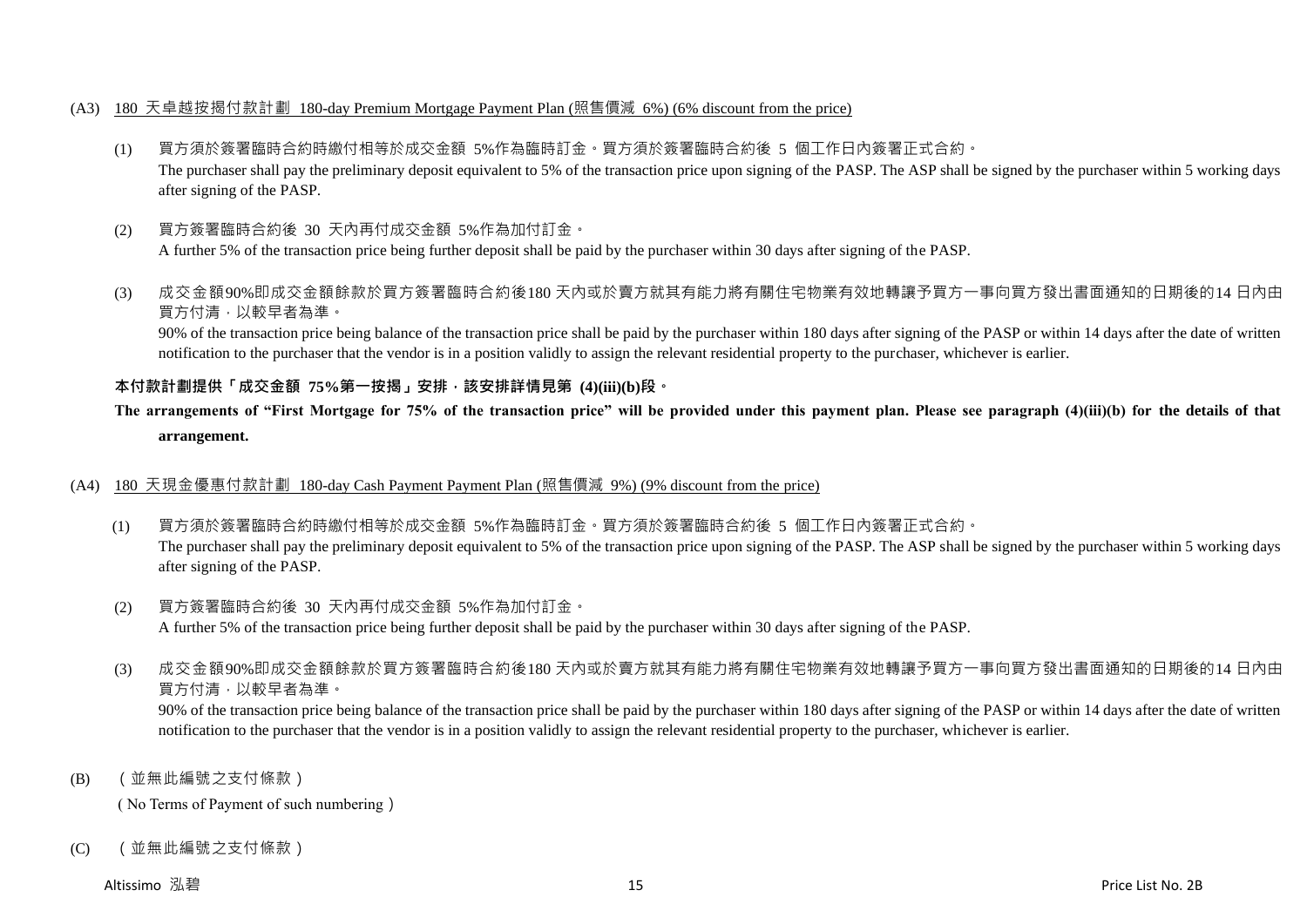( No Terms of Payment of such numbering)

(C1) (並無此編號之支付條款)

( No Terms of Payment of such numbering)

- (C2) 至輕鬆建築期付款計劃 Super Relax Stage Payment Plan (照售價減 5%) (5% discount from the price)
	- (1) 買方須於簽署臨時合約時繳付相等於成交金額 5%作為臨時訂金。買方須於簽署臨時合約後 5 個工作日內簽署正式合約。 The purchaser shall pay the preliminary deposit equivalent to 5% of the transaction price upon signing of the PASP. The ASP shall be signed by the purchaser within 5 working days after signing of the PASP.
	- (2) 買方簽署臨時合約後 60 天內再付成交金額 5%作為加付訂金。 A further 5% of the transaction price being further deposit shall be paid by the purchaser within 60 days after signing of the PASP.
	- (3) 買方簽署臨時合約後 90 天內再付成交金額 1%作為部份成交金額。 A further 1% of the transaction price being part payment of the transaction price shall be paid by the purchaser within 90 days after signing of the PASP.
	- (4) 買方簽署臨時合約後 120 天內再付成交金額 1%作為部份成交金額。 A further 1% of the transaction price being part payment of the transaction price shall be paid by the purchaser within 120 days after signing of the PASP.
	- (5) 買方簽署臨時合約後 150 天內再付成交金額 1%作為部份成交金額。 A further 1% of the transaction price being part payment of the transaction price shall be paid by the purchaser within 150 days after signing of the PASP.
	- (6) 買方簽署臨時合約後 180 天內再付成交金額 2%作為部份成交金額。 A further 2% of the transaction price being part payment of the transaction price shall be paid by the purchaser within 180 days after signing of the PASP.
	- (7) 成交金額 85%即成交金額餘款於賣方就其有能力將有關住宅物業有效地轉讓予買方一事向買方發出書面通知的日期後的 14 日內由買方付清。 85% of the transaction price being balance of the transaction price shall be paid by the purchaser within 14 days after the date of written notification to the purchaser that the vendor is in a position validly to assign the relevant residential property to the purchaser.

# **本付款計劃提供「成交金額 75%第一按揭」安排,該安排詳情見第 (4)(iii)(b)段。**

## **The arrangements of "First Mortgage for 75% of the transaction price" will be provided under this payment plan. Please see paragraph (4)(iii)(b) for the details of that arrangement.**

(C3) (並無此編號之支付條款)

( No Terms of Payment of such numbering)

## (C4) 建築期 1+2 按付款計劃 1 plus 2 mortgage with Stage Payment Plan (照售價減 4.5%) (4.5% discount from the price)

(1) 買方須於簽署臨時合約時繳付相等於成交金額 5%作為臨時訂金。買方須於簽署臨時合約後 5 個工作日內簽署正式合約。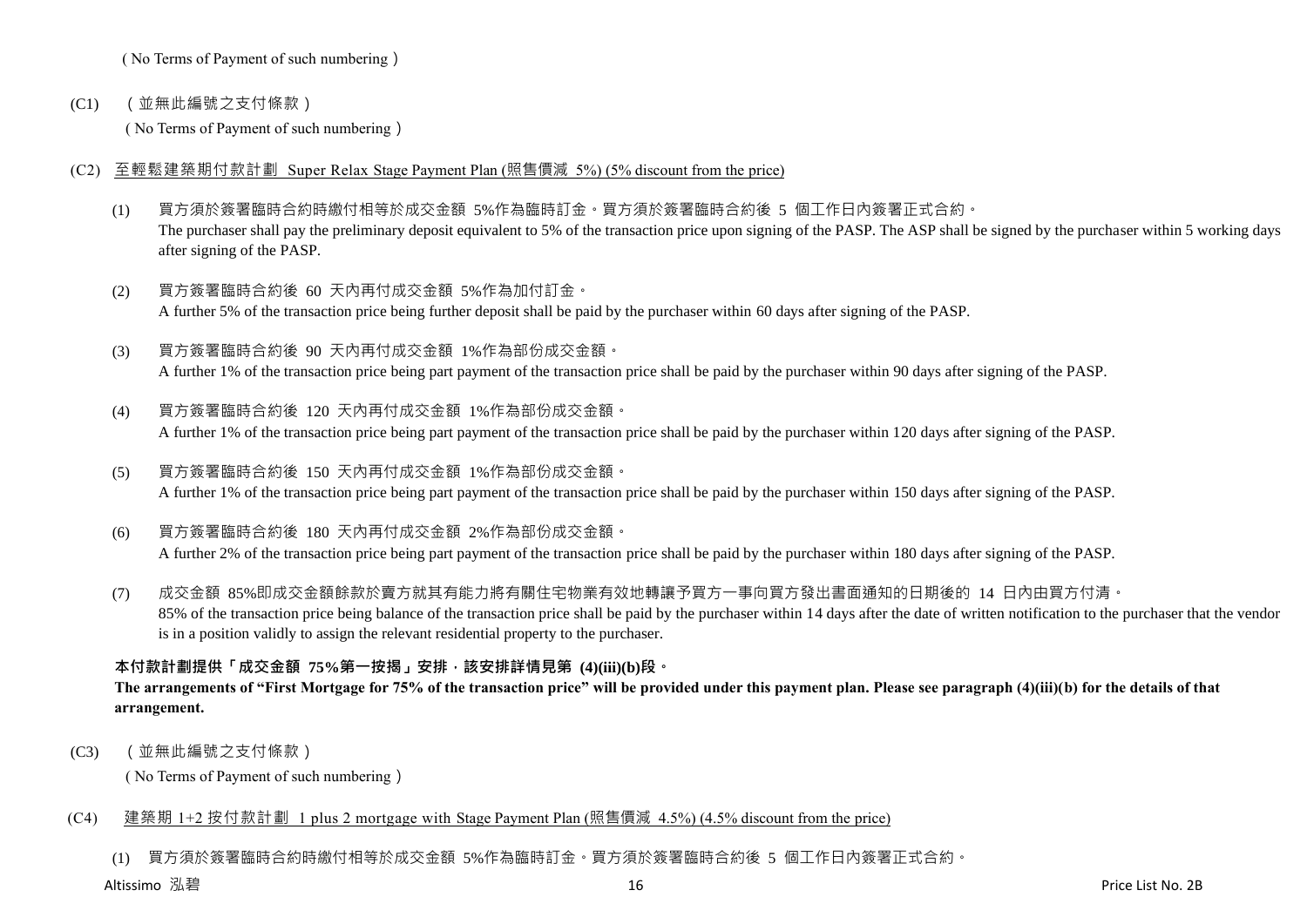The purchaser shall pay the preliminary deposit equivalent to 5% of the transaction price upon signing of the PASP. The ASP shall be signed by the purchaser within 5 working days after signing of the PASP.

- (2) 買方簽署臨時合約後 60 天內再付成交金額 5%作為加付訂金。 A further 5% of the transaction price being further deposit shall be paid by the purchaser within 60 days after signing of the PASP.
- (3) 買方簽署臨時合約後 90 天內再付成交金額 1%作為部份成交金額。 A further 1% of the transaction price being part payment of the transaction price shall be paid by the purchaser within 90 days after signing of the PASP.
- (4) 買方簽署臨時合約後 120 天內再付成交金額 1%作為部份成交金額。 A further 1% of the transaction price being part payment of the transaction price shall be paid by the purchaser within 120 days after signing of the PASP.
- (5) 買方簽署臨時合約後 150 天內再付成交金額 1%作為部份成交金額。 A further 1% of the transaction price being part payment of the transaction price shall be paid by the purchaser within 150 days after signing of the PASP.
- (6) 買方簽署臨時合約後 180 天內再付成交金額 2%作為部份成交金額。

A further 2% of the transaction price being part payment of the transaction price shall be paid by the purchaser within 180 days after signing of the PASP.

(7) 成交金額 85%即成交金額餘款於賣方就其有能力將有關住宅物業有效地轉讓予買方一事向買方發出書面通知的日期後的 14 日內由買方付清。 85% of the transaction price being balance of the transaction price shall be paid by the purchaser within 14 days after the date of written notification to the purchaser that the vendor is in a position validly to assign the relevant residential property to the purchaser.

## **本付款計劃提供「成交金額 75%第一按揭」安排,該安排詳情見第 (4)(iii)(b)段。**

**The arrangements of "First Mortgage for 75% of the transaction price" will be provided under this payment plan. Please see paragraph (4)(iii)(b) for the details of that arrangement.**

### **本付款計劃提供「成交金額 10%第二按揭」安排,該安排詳情見第 (4)(iii)(c)段。**

**The arrangements of "Second Mortgage for 10% of the transaction price" will be provided under this payment plan. Please see paragraph (4)(iii)(c) for the details of that arrangement.**

- (C5) 5%首置建築期付款計劃 5% Easy-pay Stage Payment Plan (照售價減 5%) (5% discount from the price)
	- (1) 買方須於簽署臨時合約時繳付相等於成交金額 5%作為臨時訂金。買方須於簽署臨時合約後 5 個工作日內簽署正式合約。

The purchaser shall pay the preliminary deposit equivalent to 5% of the transaction price upon signing of the PASP. The ASP shall be signed by the purchaser within 5 working days after signing of the PASP.

- (2) 買方簽署臨時合約後 30 天內再付成交金額 1%作為加付訂金。 A further 1% of the transaction price being further deposit shall be paid by the purchaser within 30 days after signing of the PASP.
- (3) 買方簽署臨時合約後 90 天內再付成交金額 1%作為部份成交金額。

A further 1% of the transaction price being part payment of the transaction price shall be paid by the purchaser within 90 days after signing of the PASP.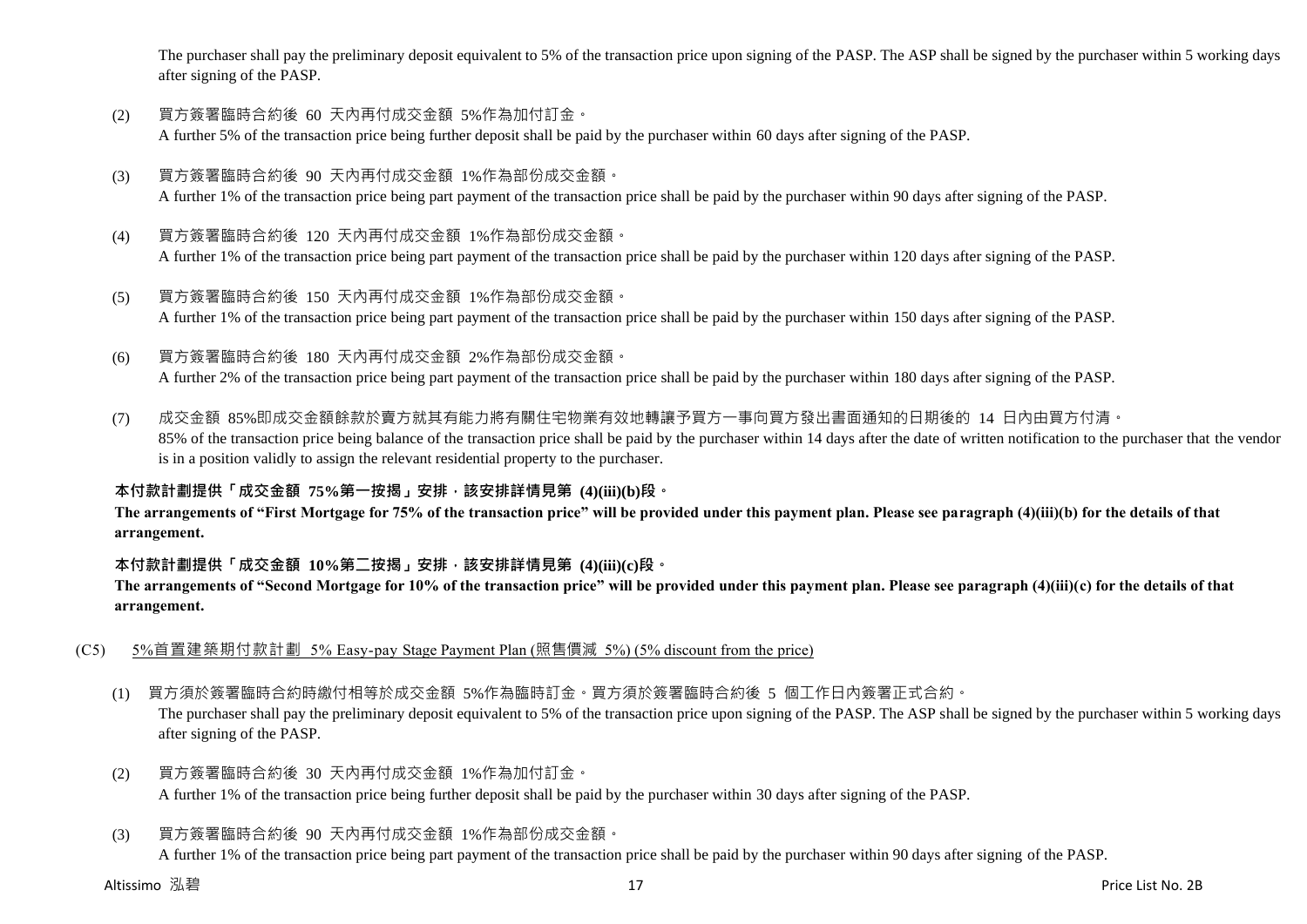- (4) 買方簽署臨時合約後 180 天內再付成交金額 1%作為部份成交金額。 A further 1% of the transaction price being part payment of the transaction price shall be paid by the purchaser within 180 days after signing of the PASP.
- (5) 買方簽署臨時合約後 240 天內再付成交金額 1%作為部份成交金額。 A further 1% of the transaction price being part payment of the transaction price shall be paid by the purchaser within 240 days after signing of the PASP.
- (6) 買方簽署臨時合約後 270 天內再付成交金額 1%作為部份成交金額。 A further 1% of the transaction price being part payment of the transaction price shall be paid by the purchaser within 270 days after signing of the PASP.
- (7) 成交金額 90%即成交金額餘款於賣方就其有能力將有關住宅物業有效地轉讓予買方一事向買方發出書面通知的日期後的 14 日內由買方付清。 90% of the transaction price being balance of the transaction price shall be paid by the purchaser within 14 days after the date of written notification to the purchaser that the vendor is in a position validly to assign the relevant residential property to the purchaser.

#### (C6) 5%首置建築期二按付款計劃 5% Easy-pay Mortgage Stage Payment Plan (照售價減 4%) (4% discount from the price)

- (1) 買方須於簽署臨時合約時繳付相等於成交金額 5%作為臨時訂金。買方須於簽署臨時合約後 5 個工作日內簽署正式合約。 The purchaser shall pay the preliminary deposit equivalent to 5% of the transaction price upon signing of the PASP. The ASP shall be signed by the purchaser within 5 working days after signing of the PASP.
- (2) 買方簽署臨時合約後 30 天內再付成交金額 1%作為加付訂金。 A further 1% of the transaction price being further deposit shall be paid by the purchaser within 30 days after signing of the PASP.
- (3) 買方簽署臨時合約後 90 天內再付成交金額 1%作為部份成交金額。 A further 1% of the transaction price being part payment of the transaction price shall be paid by the purchaser within 90 days after signing of the PASP.
- (4) 買方簽署臨時合約後 180 天內再付成交金額 1%作為部份成交金額。 A further 1% of the transaction price being part payment of the transaction price shall be paid by the purchaser within 180 days after signing of the PASP.
- (5) 買方簽署臨時合約後 240 天內再付成交金額 1%作為部份成交金額。

A further 1% of the transaction price being part payment of the transaction price shall be paid by the purchaser within 240 days after signing of the PASP.

- (6) 買方簽署臨時合約後 270 天內再付成交金額 1%作為部份成交金額。 A further 1% of the transaction price being part payment of the transaction price shall be paid by the purchaser within 270 days after signing of the PASP.
- (7) 成交金額 90%即成交金額餘款於賣方就其有能力將有關住宅物業有效地轉讓予買方一事向買方發出書面通知的日期後的 14 日內由買方付清。 90% of the transaction price being balance of the transaction price shall be paid by the purchaser within 14 days after the date of written notification to the purchaser that the vendor is in a position validly to assign the relevant residential property to the purchaser.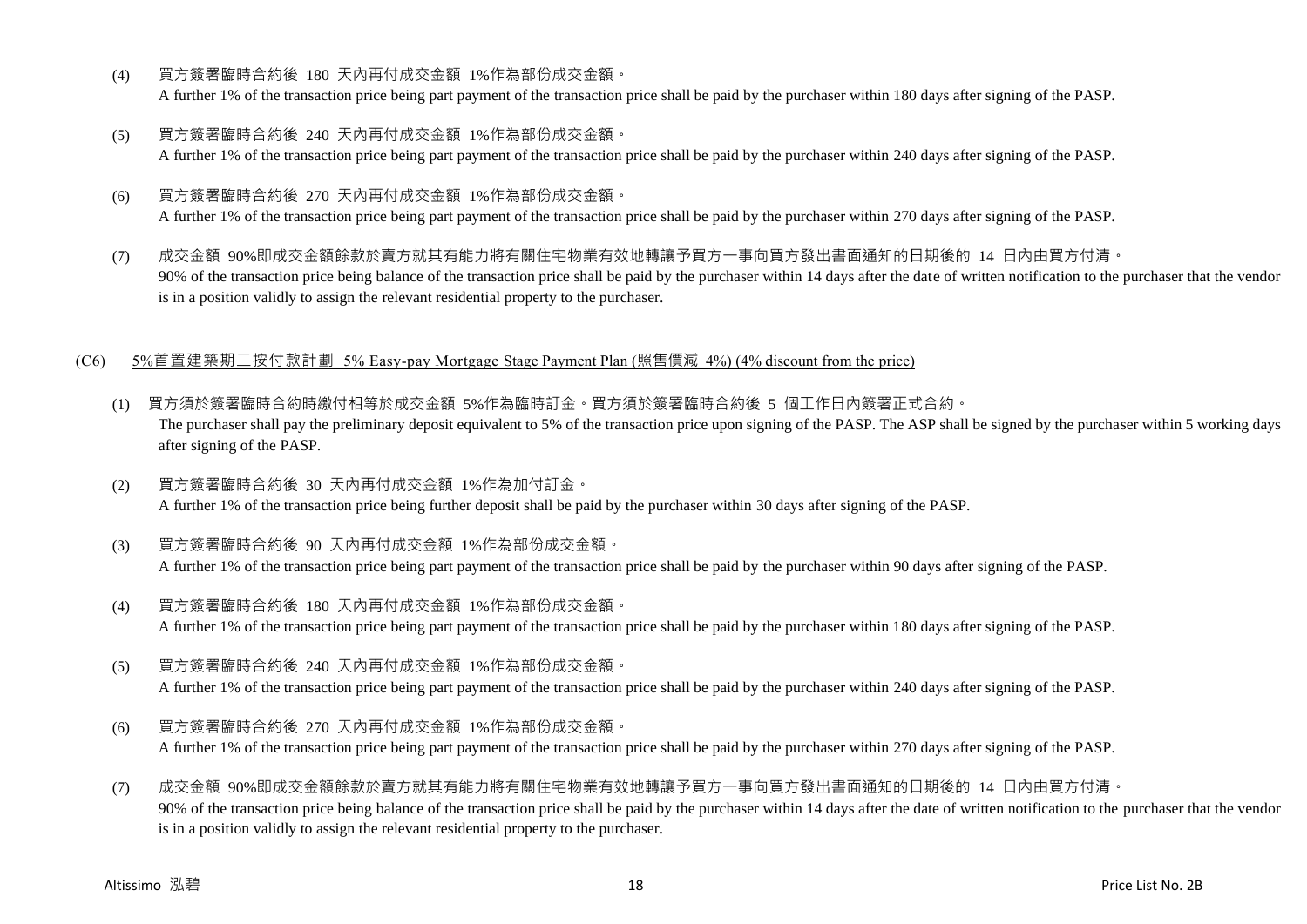**本付款計劃提供「成交金額 30%第二按揭」安排,該安排詳情見第 (4)(iii)(d)段。**

**The arrangements of "Second Mortgage for 30% of the transaction price" will be provided under this payment plan. Please see paragraph (4)(iii)(d) for the details of that arrangement.**

## (ii) **售價獲得折扣的基礎**

**The basis on which any discount on the price is available**

- (a) 見 4(i) See 4(i)
- (b) 「置業售價折扣」:額外售價 2%折扣優惠

(只適用於 120 天現金優惠付款計劃、288 天輕鬆付款計劃、180 天卓越按揭付款計劃及 180 天現金優惠付款計劃) "Home Purchase Price Discount": An extra 2% discount from the price. (Only applicable to 120-day Cash Payment Plan, 288-day Easy Payment Plan, 180-day Premium Mortgage Payment Plan and 180-day Cash Payment Plan)

(c) 「限時置業售價折扣」:於 2019 年 12 月 31 日或之前簽署臨時合約購買本價單中之指明住宅物業之買方可獲額外售價 4%折扣優惠。 (只適用於 5%首置建築期付款計劃及 5%首置建築期二按付款計劃)

"First Home Purchase Price Discount": An extra 4% discount from the price would be offered to the purchasers who sign the PASP to purchase a specified residential property listed in this price list on or before 31st December 2019..

(Only applicable to 5% Easy-pay Stage Payment Plan and 5% Easy-pay Mortgage Stage Payment Plan)

(d) 員工置業折扣 Staff Purchasing Discount

如買方(或構成買方之任何人士)屬任何「員工合資格人士」,並且沒有委任地產代理就購入住宅物業代其行事,可獲額外 5% 售價折扣優惠,折扣優惠受相關公司內 部條款約束。

If the purchaser (or any person comprising the purchaser) is a "Qualified Staff", provided that the purchaser did not appoint any estate agent to act for him/her in the purchase of the residential property, an extra 5% discount on the Price would be offered, subject to the internal regulation of Respective Related Parties.

「員工合資格人士」指碧桂園控股有限公司及其附屬公司、宏安集團有限公司及其附屬公司、宏安地產有限公司、位元堂藥業控股有限公司、易易壹金融集團有限公 司、中國農產品交易有限公司或中國建築國際集團及其附屬公司之任何董事、員工及其直系親屬(任何個人的配偶、父母、子女、兄弟及姐妹為該個人之「直系親屬」, 惟須提供令賣方滿意的有關證明文件 以茲證明有關關係,且賣方對是否存在近親關係保留最終決定權)。

"Qualified Staff" means any director or employee (and his/her close family member (a spouse, parent, child, brother and sister of a person is a "close family member" of that person provided that the relevant supporting documents to the satisfaction of the Vendor must be provided to prove the relationship concerned and that the Vendor reserves the final right to decide whether or not such relationship exists)) of any of Country Garden Holdings Company Limited and its subsidiaries, Wang On Group Limited and its subsidiaries, Wang On Properties Limited, Wai Yuen Tong Medicine Holdings Limited, Easy One Financial Group Limited, China Agri-Products Exchange Limited and China State Construction International Holdings Ltd. and its subsidiaries.

買方須在遞交購樓意向登記表格時或前提供令賣方滿意的證據証明其為「員工合資格人士」及(如適用)直系親屬關係,賣方就相關買方是否「員工合資格人士」及 (如適用)存在直系親屬關係有最終決定權,而賣方之決定為最終及對買方具有約束力。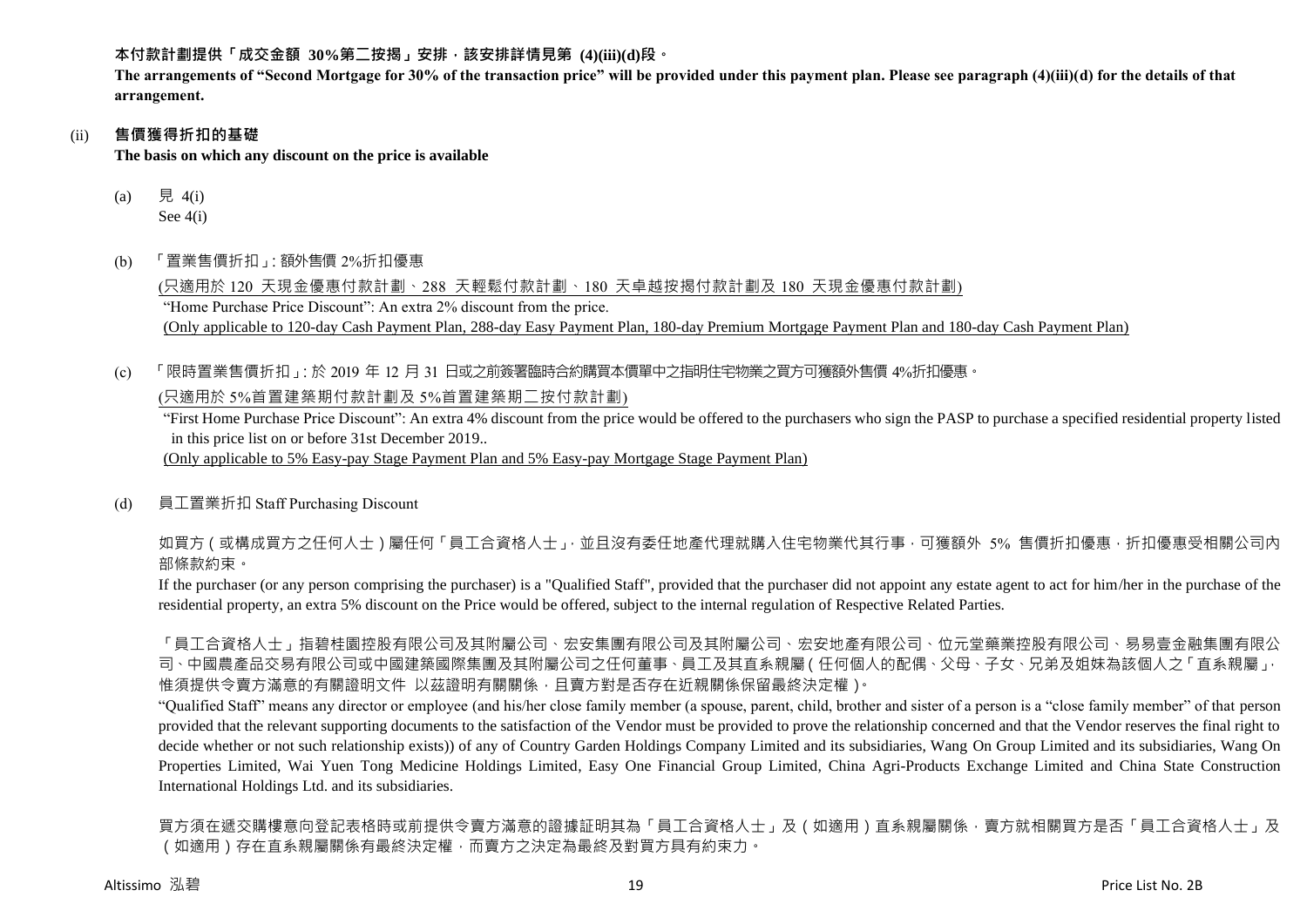The purchaser shall on or before submission of the Registration of Intent form on the spot provide evidence for proof of being a (if applicable) "Qualified Staff" to the satisfaction of the Vendor and in this respect the Vendor shall have absolute discretion and the Vendor's decision shall be final and binding on the purchaser.

## (iii) **可就購買發展項目中的指明住宅物業而連帶獲得的任何贈品、財務優惠或利益**

**Any gift, or any financial advantage or benefit, to be made available in connection with the purchase of a specified residential property in the Development**

- (a) 見 4(i) 及 4(ii) See  $4(i)$  and  $4(ii)$
- (b) 「成交金額 75%第一按揭」

"First Mortgage for 75% of the transaction price"

## **只適用於第(4)(i)(A3)、第(4)(i)(C2)段及第(4)(i)(C4)段之付款計劃。 Only applicable to the payment plan under paragraphs**  $(4)(i)(A3)$ **,**  $(4)(i)(C2)$  **and**  $(4)(i)(C4)$ **.**

買方可向賣方介紹之財務機構或賣方指定的其它公司(「介紹之第一承按人」)申請最高達成交金額之 75%之第一按揭(「第一按揭貸款」)。第一按揭貸款及其申請受以下 條款及條件規限:

The purchaser may apply to the financial institution referred by the Vendor or any other company designated by the Vendor (the "Referred First Mortgagee") for first mortgage with a maximum loan amount equivalent to 75% of the transaction price (the "First Mortgage Loan"). The First Mortgage and its application are subject to the following terms and conditions:

(1) 買方必須於付清成交金額餘款之日起計最少 60 日前以指定的申請書向介紹之第一承按人申請第一按揭貸款。

The purchaser shall by prescribed form apply to the Referred First Mortgagee for the First Mortgage Loan, not less than 60 days before the due date of payment of the balance of the transaction price.

(2) 買方須依照介紹之第一承按人之要求提供足夠之入息證明文件。

The purchaser shall provide sufficient proof of income in accordance with the requirements of the Referred First Mortgagee.

- (3) 買方須以所購之發展項目住宅物業之第一衡平法按揭及第一法定按揭作抵押。 The First Mortgage Loan shall be secured by a first equitable mortgage and a first legal mortgage over the residential property in the Development purchased by the purchaser.
- (4) 第一按揭貸款年期最長為 25年。 The maximum tenor of the First Mortgage Loan shall not exceed 25 years.
- (5) 第一按揭貸款首 24 個月之年利率以介紹之第一承按人引用之最優惠利率(P)減 2% (P-2%)計算。其後的年利率以最優惠利率加 2.375%(P+2.375%)計算。P 為浮動 利率,於本價單日期 P 為每年 5.375%。最終按揭利率以介紹之第一承按人審批結果而定,賣方並無就其作出,亦不得被視為就其作出任何不論明示或隱含之陳 述、承諾或保證。

The interest rate of the first 24 months of the First Mortgage Loan shall be Prime Rate (P) quoted by the Referred First Mortgagee minus 2% (P-2%). The interest rate for the rest of the term of the First Mortgage Loan shall be Prime Rate (P) plus 2.375% (P+2.375%). P is subject to fluctuation. P as at the date of this price list is 5.375% per annum. The final mortgage rate will be subject to final approval by the Referred First Mortgagee. No representation, undertaking or warranty, whether express or implied, is given, or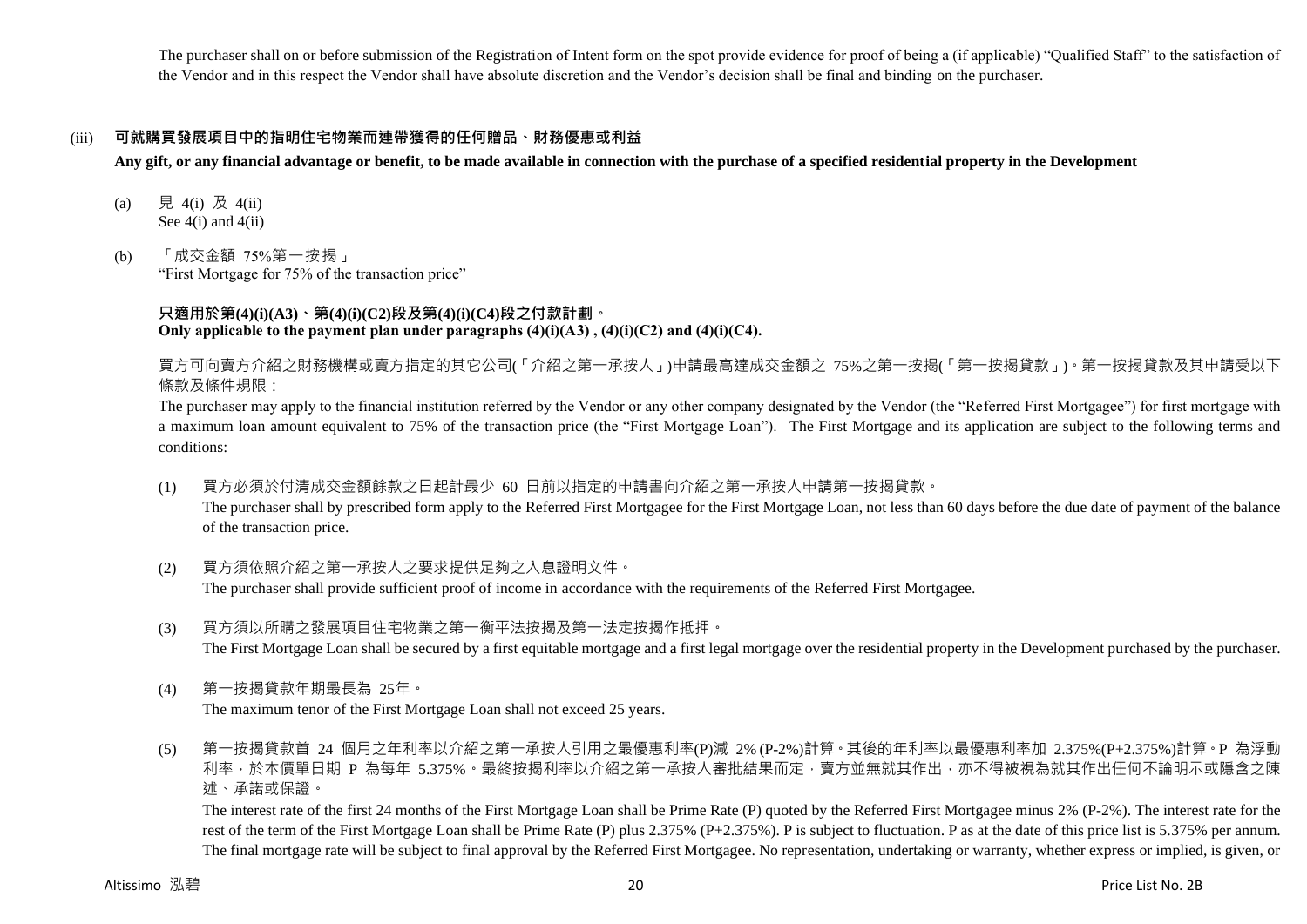shall be deemed to have been given by the Vendor in respect thereof.

- (6) 第一按揭貸款之文件必須由介紹之第一承按人指定之律師行辦理,並由買方負責有關律師費用及其他開支。 All legal documents in relation to the First Mortgage Loan must be prepared by the solicitors' firm designated by the Referred First Mortgagee. All legal costs and other expenses incurred shall be paid by the Purchaser.
- (7) 買方於決定選擇此安排前,請先向介紹之第一承按人查詢清楚按揭條款及條件、批核條件及申請手續。 The purchaser is advised to enquire with the Referred First Mortgagee on details of the terms and conditions of the mortgage, approval conditions and application procedures of the First Mortgage before choosing this arrangement.
- (8) 第一按揭貸款條款及批核條件僅供參考,介紹之第一承按人保留不時更改第一按揭貸款條款及批核條件的權利。 The terms and conditions and approval conditions of the First Mortgage Loan are for reference only, the Referred First Mortgagee reserves the right to change the terms and conditions and approval conditions of the First Mortgage Loan from time to time as it sees fit.
- (9) 有關第一按揭貸款之批核與否及借貸條款以介紹之第一承按人之最終決定為準,與賣方無關,且於任何情況賣方均無需為此負責。賣方並無或不得被視為就第一 按揭貸款之按揭條款及條件以及申請之批核作出任何不論明示或隱含之陳述、承諾或保證。不論貸款獲批與否,買方仍須按正式合約完成交易及付清成交金額餘 款。

The terms and conditions and the approval of applications for the First Mortgage Loan are subject to the final decision of the Referred First Mortgagee, and are not related to the Vendor (who shall under no circumstances be responsible therefor). No representation, undertaking or warranty, whether express or implied, is given, or shall be deemed to have been given by Vendor in respect of the terms and conditions and the approval of applications for the First Mortgage Loan. Regardless the First Mortgage Loan is granted or not, the purchaser(s) shall complete the sale and purchase in accordance with the ASP and pay the balance of the transaction price.

(c) 「成交金額 10%第二按揭」 "Second Mortgage for 10% of the transaction price"

## **只適用於第(4)(i)(C4)段之付款計劃。**

#### **Only applicable to the payment plans under paragraphs (4)(i)(C4).**

買方可向賣方介紹之財務機構或賣方指定的其它公司(「介紹之第二承按人」) 申請最高達成交額之 10%之第二按揭,基本條款如下:

The Purchaser may apply to the financial institution referred by the Vendor or any other company designated by the Vendor (the "Referred Second Mortgagee") for second mortgage with a maximum loan amount equivalent to 10% of the Transaction Price (the "Second Mortgage"). The Second Mortgage and its application are subject to the following terms and conditions:

(1) 買方必須於付清成交金額餘款之日起計最少 60 日前以指定的申請書向介紹之第二承按人申請按揭貸款。

The purchaser(s) shall by prescribed form apply to the Referred Second Mortgagee for mortgage loan, not less than 60 days before the due date of payment of the balance of the transaction price.

(2) 買方須依照介紹之第二承按人之要求提供足夠之入息證明文件。

The purchaser shall provide sufficient proof of income in accordance with the requirements of the Referred Second Mortgagee.

(3) 第二按揭貸款年期最長為 5 年或與第一按揭貸款同等年期,以較短者為準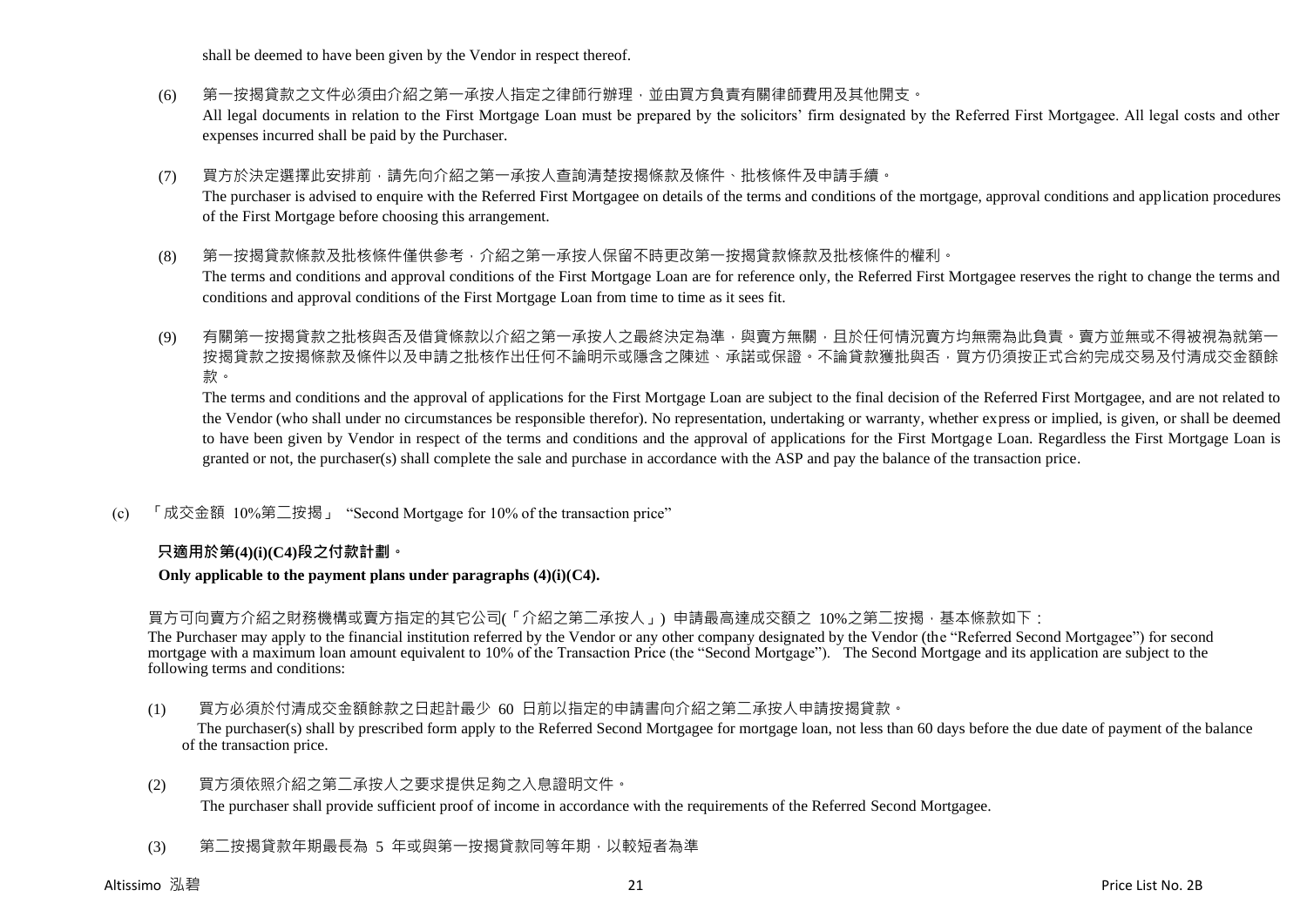The maximum tenor of second mortgage loan shall be 5 years or the same tenor of first mortgage loan, whichever is the shorter.

(4) 第二按揭首 24 個月之年利率以介紹之第二承按人引用之最優惠利率(P)減 2.75% (P-2.75%)計算。其後的年利率以最優惠利率計算。P 為浮動利率,於本價 單日期 P 為每年 5.375%。最終按揭利率以介紹之第二承按人審批結果而定,賣方並無就其作出,亦不得被視為就其作出任何不論明示或隱含之陳述、承諾 或保證。

The interest rate of the first 24 months of the Second Mortgage shall be Prime Rate (P) quoted by the Referred Second Mortgagee minus 2.75% (P-2.75%). The interest rate for the rest of the term of the Second Mortgage shall be Prime Rate (P). P is subject to fluctuation. P as at the date of this price list is 5.375% per annum. The final mortgage rate will be subject to final approval by the Referred Second Mortgagee. No representation, undertaking or warranty, whether express or implied, is given, or shall be deemed to have been given by the Vendor in respect thereof.

- (5) 第二按揭貸款最高金額為成交金額的 10%,惟第一按揭貸款及第二按揭貸款總金額不可超過成交金額或有關住宅物業的估價 (以較低者為準) 的 85%。 The maximum second mortgage loan amount shall be 10% of the transaction price, but the total amount of the first mortgage loan and the second mortgage loan together shall not exceed 85% of the transaction price or the valuation of the relevant residential property, whichever is the lower.
- (6) 第一按揭貸款銀行須為介紹之第二承按人所指定之銀行,買方並須首先得到該銀行書面同意辦理第二按揭貸款。 The first mortgagee bank shall be one which is nominated by the Referred Second Mortgagee. The purchaser(s) shall obtain the prior written consent from the first mortgagee bank for the application of second mortgage loan.
- (7) 第一按揭貸款及第二按揭貸款申請將由有關承按機構獨立處理。 The applications for first mortgage loan and the second mortgage loan will be processed by the relevant mortgagees independently.
- (8) 所有第二按揭貸款及其相關擔保之法律文件必須由介紹之第二承按人指定律師行辦理,買方及其擔保人(如有) 須支付所有第二按揭貸款及其擔保相關之律師 費及雜費。

All legal documents of the second mortgage loan and its related guarantee shall be handled by the solicitors designated by the Referred Second Mortgagee and all legal costs and disbursement relating thereto shall be borne by the purchaser(s) and his/her/their guarantor(s) (if any).

(9) 第二按揭貸款批出與否及其條款,介紹之第二承按人有最終決定權,其決定與賣方無關,賣方亦無需為此負責。不論貸款獲批與否,買方仍須按正式合約完 成交易及付清 成交金額餘款。

The approval or disapproval of the second mortgage loan and terms thereof are subject to the final decision of the Referred Second Mortgagee. The decision is not related to the vendor and the vendor shall not be responsible therefor. Regardless the loan is granted or not, the purchaser(s) shall complete the sale and purchase in accordance with the ASP and pay the balance of the transaction price.

- (10) 第二按揭貸款受其他條款及細則約束。 The second mortgage loan is subject to other terms and conditions.
- (d) 「成交金額 30%第二按揭」 "Second Mortgage for 30% of the transaction price"

## **只適用於第(4)(i)(C6)段之付款計劃。**

### **Only applicable to the payment plans under paragraphs (4)(i)(C6).**

買方可向賣方介紹之財務機構或賣方指定的其它公司(「介紹之第二承按人」) 申請最高達成交額之 30%之第二按揭,基本條款如下:

The Purchaser may apply to the financial institution referred by the Vendor or any other company designated by the Vendor (the "Referred Second Mortgagee") for second mortgage with a maximum loan amount equivalent to 30% of the Transaction Price (the "Second Mortgage"). The Second Mortgage and its application are subject to the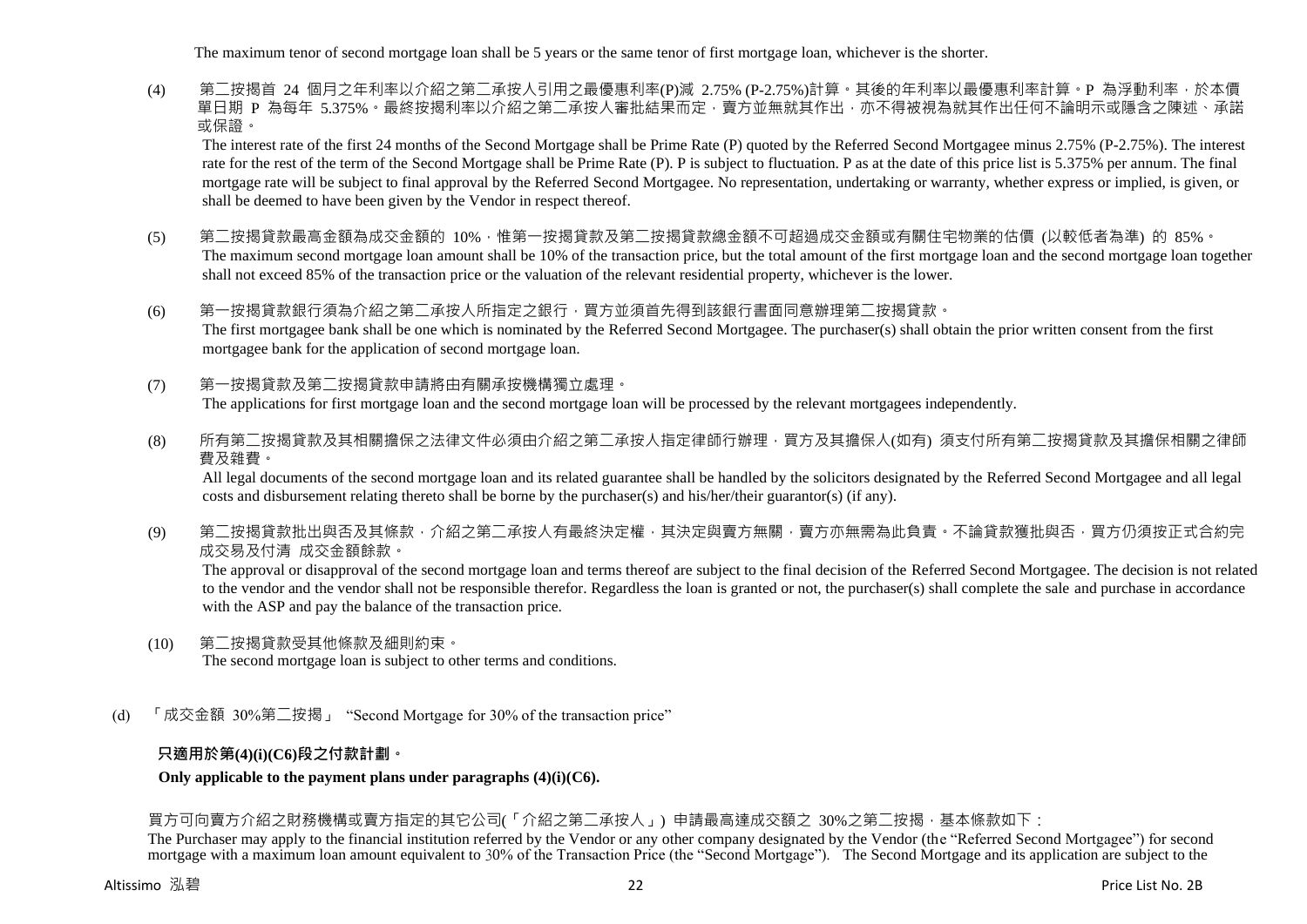following terms and conditions:

- (1) 買方必須於付清成交金額餘款之日起計最少 60 日前以指定的申請書向介紹之第二承按人申請按揭貸款。 The purchaser(s) shall by prescribed form apply to the Referred Second Mortgagee for mortgage loan, not less than 60 days before the due date of payment of the balance of the transaction price.
- (2) 買方須依照介紹之第二承按人之要求提供足夠之入息證明文件。

The purchaser shall provide sufficient proof of income in accordance with the requirements of the Referred Second Mortgagee.

#### (3) 第二按揭貸款年期最長為 5 年或與第一按揭貸款同等年期,以較短者為準

The maximum tenor of second mortgage loan shall be 5 years or the same tenor of first mortgage loan, whichever is the shorter.

- (4) 第二按揭首 24 個月之年利率以介紹之第二承按人引用之最優惠利率(P)減 2.75% (P-2.75%)計算。其後的年利率以最優惠利率計算。P 為浮動利率,於本價單日 期 P 為每年 5.375%。最終按揭利率以介紹之第二承按人審批結果而定,賣方並無就其作出,亦不得被視為就其作出任何不論明示或隱含之陳述、承諾或保證。 The interest rate of the first 24 months of the Second Mortgage shall be Prime Rate (P) quoted by the Referred Second Mortgagee minus 2.75% (P-2.75%). The interest rate for the rest of the term of the Second Mortgage shall be Prime Rate (P). P is subject to fluctuation. P as at the date of this price list is 5.375% per annum. The final mortgage rate will be subject to final approval by the Referred Second Mortgagee. No representation, undertaking or warranty, whether express or implied, is given, or shall be deemed to have been given by the Vendor in respect thereof.
- (5) 第二按揭貸款最高金額為成交金額的 30%,惟第一按揭貸款及第二按揭貸款總金額不可超過成交金額或有關住宅物業的估價 (以較低者為準) 的 80%。 The maximum second mortgage loan amount shall be 30% of the transaction price, but the total amount of the first mortgage loan and the second mortgage loan together shall not exceed 80% of the transaction price or the valuation of the relevant residential property, whichever is the lower.
- (6) 第一按揭貸款銀行須為介紹之第二承按人所指定之銀行,買方並須首先得到該銀行書面同意辦理第二按揭貸款。 The first mortgagee bank shall be one which is nominated by the Referred Second Mortgagee. The purchaser(s) shall obtain the prior written consent from the first mortgagee bank for the application of second mortgage loan.
- (7) 第一按揭貸款及第二按揭貸款申請將由有關承按機構獨立處理。 The applications for first mortgage loan and the second mortgage loan will be processed by the relevant mortgagees independently.
- (8) 所有第二按揭貸款及其相關擔保之法律文件必須由介紹之第二承按人指定律師行辦理,買方及其擔保人(如有)須支付所有第二按揭貸款及其擔保相關之律師費及 雜費。

All legal documents of the second mortgage loan and its related guarantee shall be handled by the solicitors designated by the Referred Second Mortgagee and all legal costs and disbursement relating thereto shall be borne by the purchaser(s) and his/her/their guarantor(s) (if any).

(9) 第二按揭貸款批出與否及其條款,介紹之第二承按人有最終決定權,其決定與賣方無關,賣方亦無需為此負責。不論貸款獲批與否,買方仍須按正式合約完 成交易及付清成交金額餘款。

The approval or disapproval of the second mortgage loan and terms thereof are subject to the final decision of the Referred Second Mortgagee. The decision is not related to the vendor and the vendor shall not be responsible therefor. Regardless the loan is granted or not, the purchaser(s) shall complete the sale and purchase in accordance with the ASP and pay the balance of the transaction price.

(10) 第二按揭貸款受其他條款及細則約束。 The second mortgage loan is subject to other terms and conditions.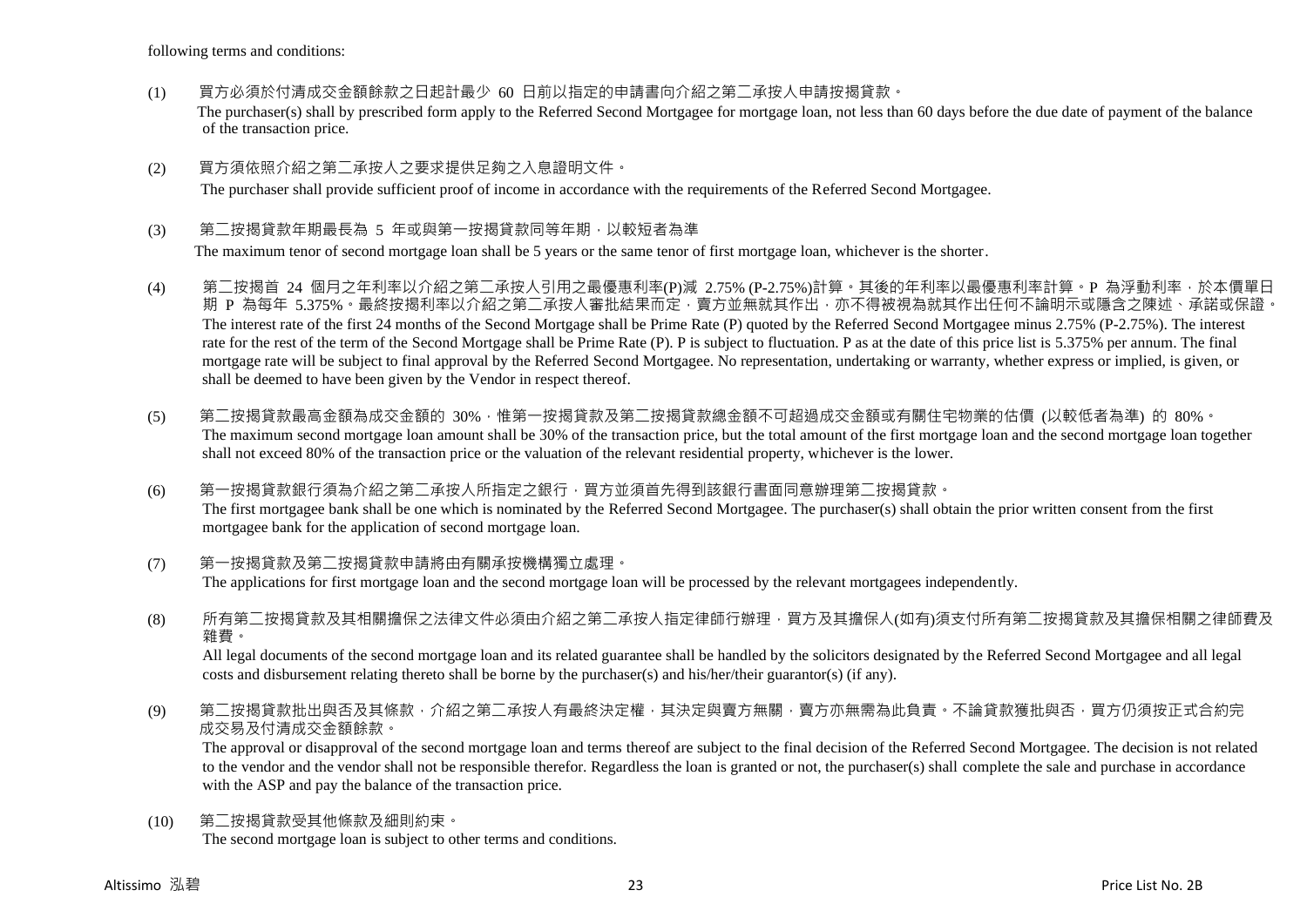## (iv) **誰人負責支付買賣該發展項目中的指明住宅物業的有關律師費及印花稅**

**Who is liable to pay the solicitors' fees and stamp duty in connection with the sale and purchase of a specified residential property in the Development**

(a) 如買方選用賣方代表律師處理買賣合約、按揭及轉讓契,賣方同意支付買賣合約及轉讓契兩項法律文件之律師費用。如買方選擇另聘代表律師處理買賣合約、按揭及轉 讓契,買方及賣方須各自負責有關買賣合約及轉讓契兩項法律文件之律師費用。

If the purchaser appoints the vendor's solicitors to handle the agreement for sale and purchase, mortgage and assignment, the vendor agrees to bear the legal cost of the agreement for sale and purchase and the assignment. If the purchaser chooses to instruct his own solicitors to handle the agreement for sale and purchase, mortgage or assignment, each of the vendor and purchaser shall pay his own solicitors' legal fees in respect of the agreement for sale and purchase and the assignment.

(b) 買方須支付一概有關臨時買賣合約、買賣合約及轉讓契的印花稅(包括但不限於任何買方提名書或轉售(如有)的印花稅、額外印花稅、買家印花稅及任何與過期繳付任何 印花稅有關的罰款、利息及附加費等)。

All stamp duties on the preliminary agreement for sale and purchase, the agreement for sale and purchase and the assignment (including without limitation any stamp duty on, if any, nomination or sub-sale, any special stamp duty, any buyer's stamp duty and any penalty, interest and surcharge, etc. for late payment of any stamp duty) will be borne by the purchaser.

## (v) **買方須爲就買賣該發展項目中的指明住宅物業簽立任何文件而支付的費用**

**Any charges that are payable by a purchaser for execution of any document in relation to the sale and purchase of a specified residential property in the Development**

有關其他法律文件之律師費如:附加合約、買方提名書、有關樓宇交易之批地文件、大廈公契及其他樓契之核證費、查冊費、註冊費、圖則費及其他實際支出等等,均由買 方負責,一切有關按揭及其他費用均由買方負責。

All legal costs and charges in relation to other legal documents such as supplemental agreement, nomination, certifying fee for Government Lease, deed of mutual covenant and all other title documents, search fee, registration fee, plan fee and all other disbursements shall be borne by the purchaser. The purchase) shall also pay and bear the legal costs and disbursements in respect of any mortgage.

備註: 買方如因任何原因需更改支付條款,必須得賣方事先同意,並須向賣方繳付\$7,500 不可退還手續費及自付全部相關額外費用。

Remark: If a Purchaser would like to change the payment terms for whatever reasons, the prior consent of the Vendor must be obtained and a non-refundable administrative fee of \$7,500 shall be payable by the Purchaser to the Vendor and the Purchaser shall bear all related extra expenses.

## (5) **賣方已委任地產代理在發展項目中的指明住宅物業的出售過程中行事:**

**The vendor has appointed estate agents to act in the sale of any specified residential property in the Development:**

賣方委任的代理: Agents appointed by the vendor:

中原地產代理有限公司 Centaline Property Agency Limited

美聯物業代理有限公司 Midland Realty International Limited